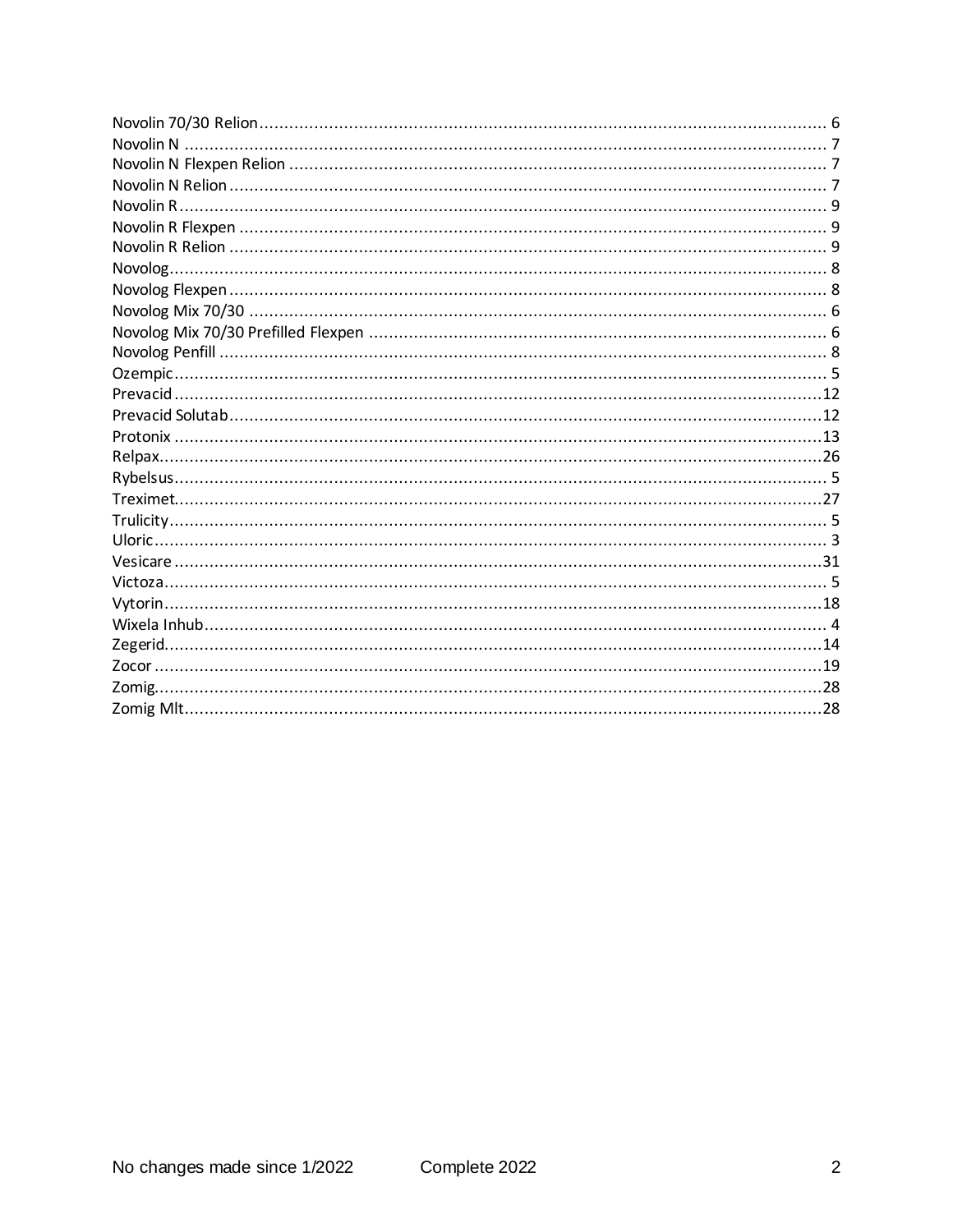#### **Step Therapy Group:** Febuxostat ST **Drug Name(s)**

Febuxostat

Uloric

# **Criteria:**

Criteria for approval require the following:

1. ONE of the following:

A. There is evidence of a claim that the patient is currently being treated with the requested agent within the past 90 days OR

B. Prescriber states the patient is currently being treated with the requested agent within the past 90 days OR

C. Patient's medication history includes use of generic allopurinol within the past 90 days OR

- D. Patient has an intolerance or hypersensitivity to generic allopurinol OR
- E. Patient had an ineffective treatment response to generic allopurinol OR
- F. Patient has an FDA labeled contraindication to generic allopurinol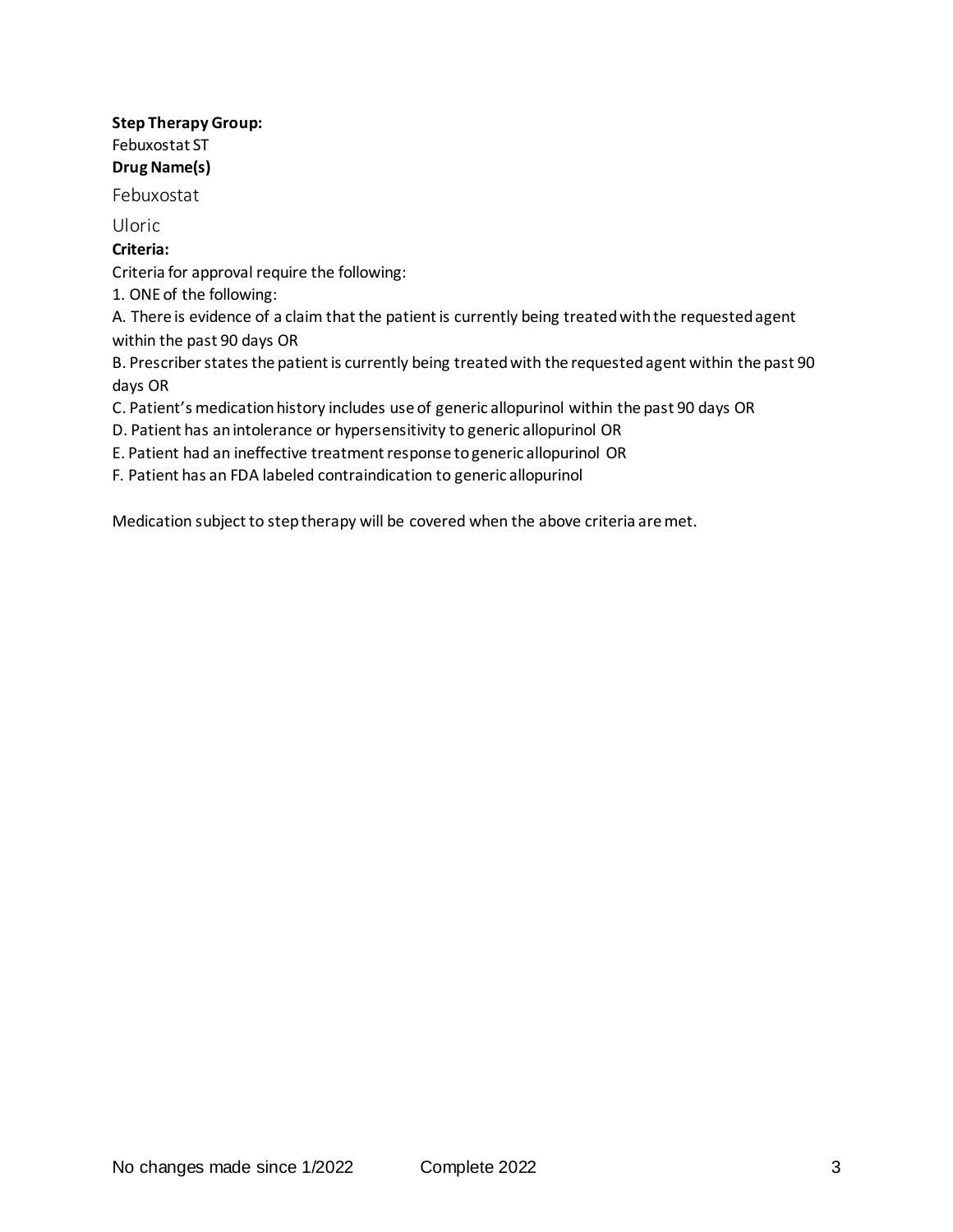# **Step Therapy Group:** Fluticasone-Salmeterol ST

## **Drug Name(s)**

Fluticasone Propionate/Salmeterol

# Fluticasone Propionate/Salmeterol Diskus

Wixela Inhub

## **Criteria:**

Criteria for approval require ONE of the following:

- 1. Patient's medication history includes use of Advair Diskus within the past 90 days OR
- 2. Patient has an intolerance or hypersensitivity to Advair Diskus OR
- 3. Patient had an ineffective treatment response to Advair Diskus OR
- 4. Patient has an FDA labeled contraindication to Advair Diskus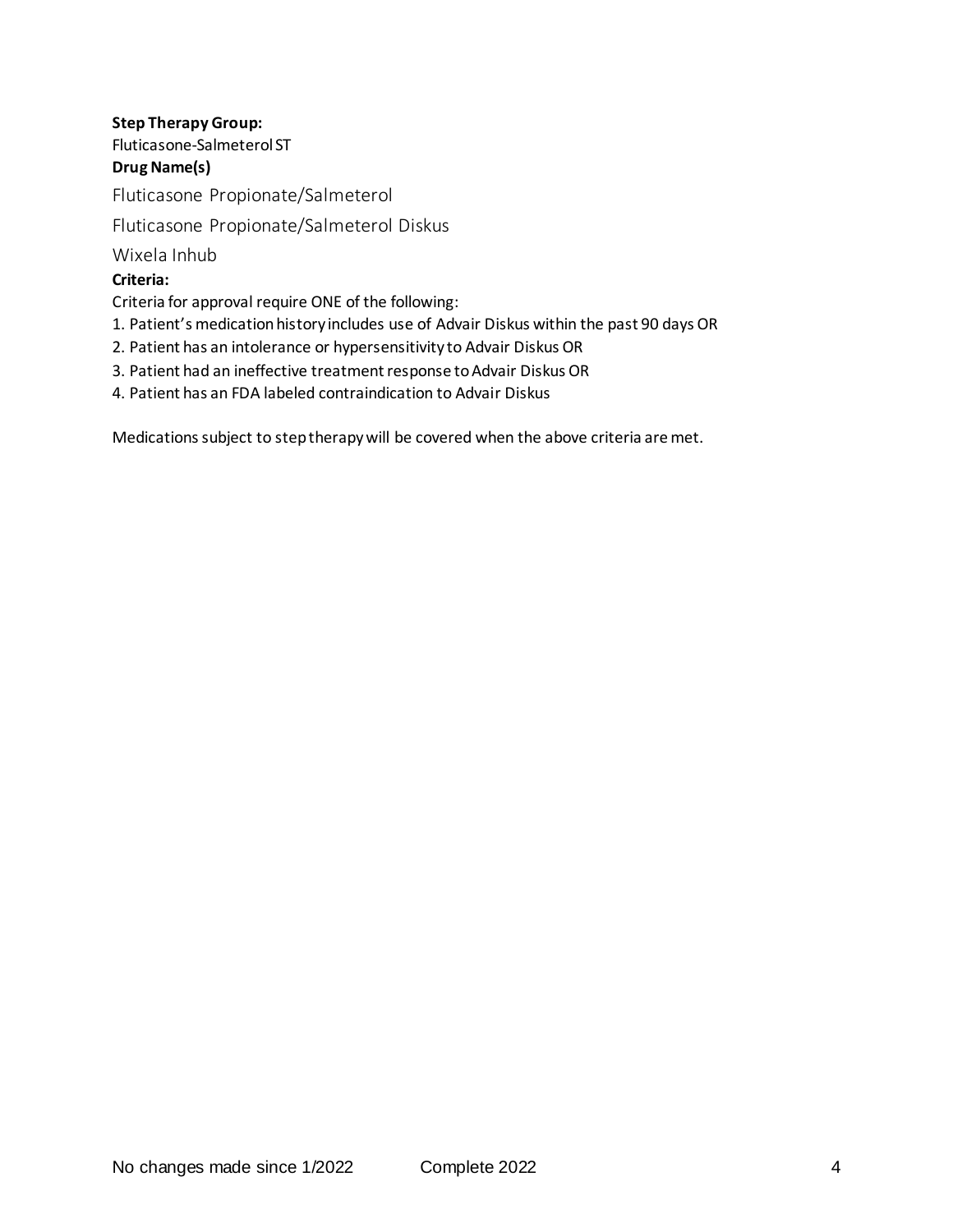#### **Step Therapy Group:** GLP-1 Agonists ST

# **Drug Name(s)**

Adlyxin

Adlyxin Starter Pack

Bydureon Bcise

Bydureon Pen

Byetta

Ozempic

Rybelsus

**Trulicity** 

Victoza

# **Criteria:**

Criteria for approval require the following:

1. ONE of the following:

a. There is evidence of a claim that the patient is currently being treated with the requested agent within the past 90 days OR

b. Prescriber states the patient is currently being treated with the requested agent within the past 90 days OR

c. Patient's medication history includes use of metformin or an agent containing metformin within the past 90 days OR

- d. Patient has an intolerance or hypersensitivity to metformin or an agent containing metformin OR
- e. Patient had an ineffective treatment response to metformin or an agent containing metformin OR

f. Patient has an FDA labeled contraindication to metformin or an agent containing metformin

For Ozempic, Trulicity, and Victoza: NO prerequisites are required for diagnoses of type 2 diabetes mellitus and multiple cardiovascular risk factors or established cardiovascular disease.

Medications subject to step therapy will be covered when the above criteria are met.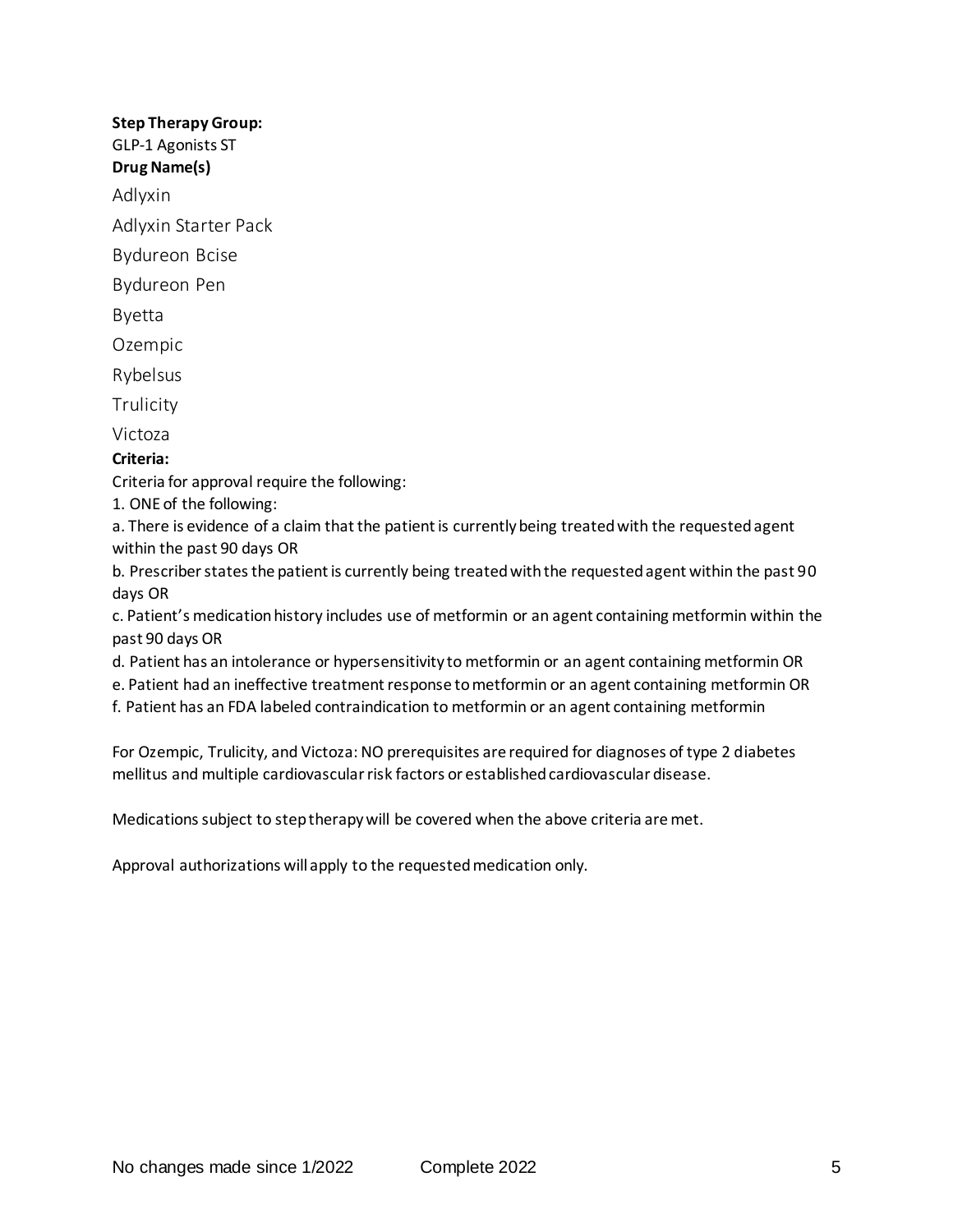#### **Step Therapy Group:**

Insulin ST – Combinations

#### **Drug Name(s)**

Insulin Aspart Protamine/Insulin Aspart

Insulin Aspart Protamine/Insulin Aspart Flexpen

Insulin Lispro Protamine/Insulin Lispro Kwikpen

Novolin 70/30

Novolin 70/30 Flexpen Relion

Novolin 70/30 Relion

Novolog Mix 70/30

Novolog Mix 70/30 Prefilled Flexpen

#### **Criteria:**

Criteria for approval require the following:

1. ONE of the following:

a. There is evidence of a claim that the patient is currently being treated with the requested agent within the past 90 days OR

b. Prescriber states the patient is currently being treated with the requested agent within the past 90 days OR

c. Patient's medication history includes use of a preferred Mix insulin (Humalog Mix or Humulin 70/30) within the past 90 days OR

d. Patient has an intolerance or hypersensitivity to a preferred Mix insulin (Humalog Mix or Humulin 70/30) OR

e. Patient had an ineffective treatment response to a preferred Mix insulin (Humalog Mix or Humulin 70/30) OR

f. Patient has an FDA labeled contraindication to a preferred Mix insulin (Humalog Mix or Humulin 70/30)

Medication subject to step therapy will be covered when the above criteria are met.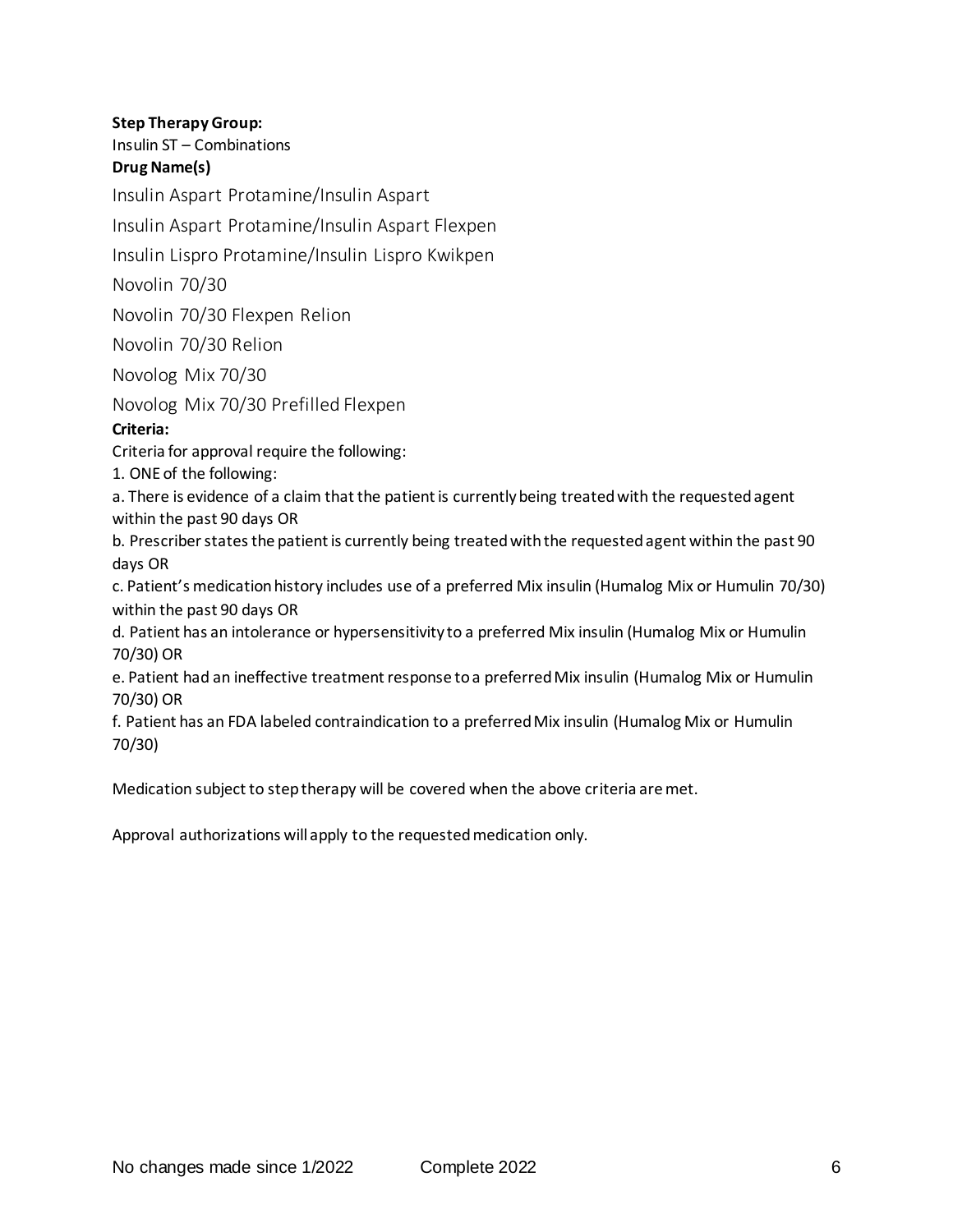# **Step Therapy Group:** Insulin ST - Intermediate Acting

# **Drug Name(s)**

Novolin N

Novolin N Flexpen Relion

Novolin N Relion

# **Criteria:**

Criteria for approval require the following:

1. ONE of the following:

a. There is evidence of a claim that the patient is currently being treated with the requested agent within the past 90 days OR

b. Prescriber states the patient is currently being treated with the requested agent within the past 90 days OR

c. Patient's medication history includes use of a preferred NPH insulin (Humulin N) within the past 90 days OR

d. Patient has an intolerance or hypersensitivity to a preferred NPH insulin (Humulin N) OR

e. Patient had an ineffective treatment response to a preferred NPH insulin (Humulin N) OR

f. Patient has an FDA labeled contraindication to a preferred NPH insulin (Humulin N)

Medication subject to step therapy will be covered when the above criteria are met.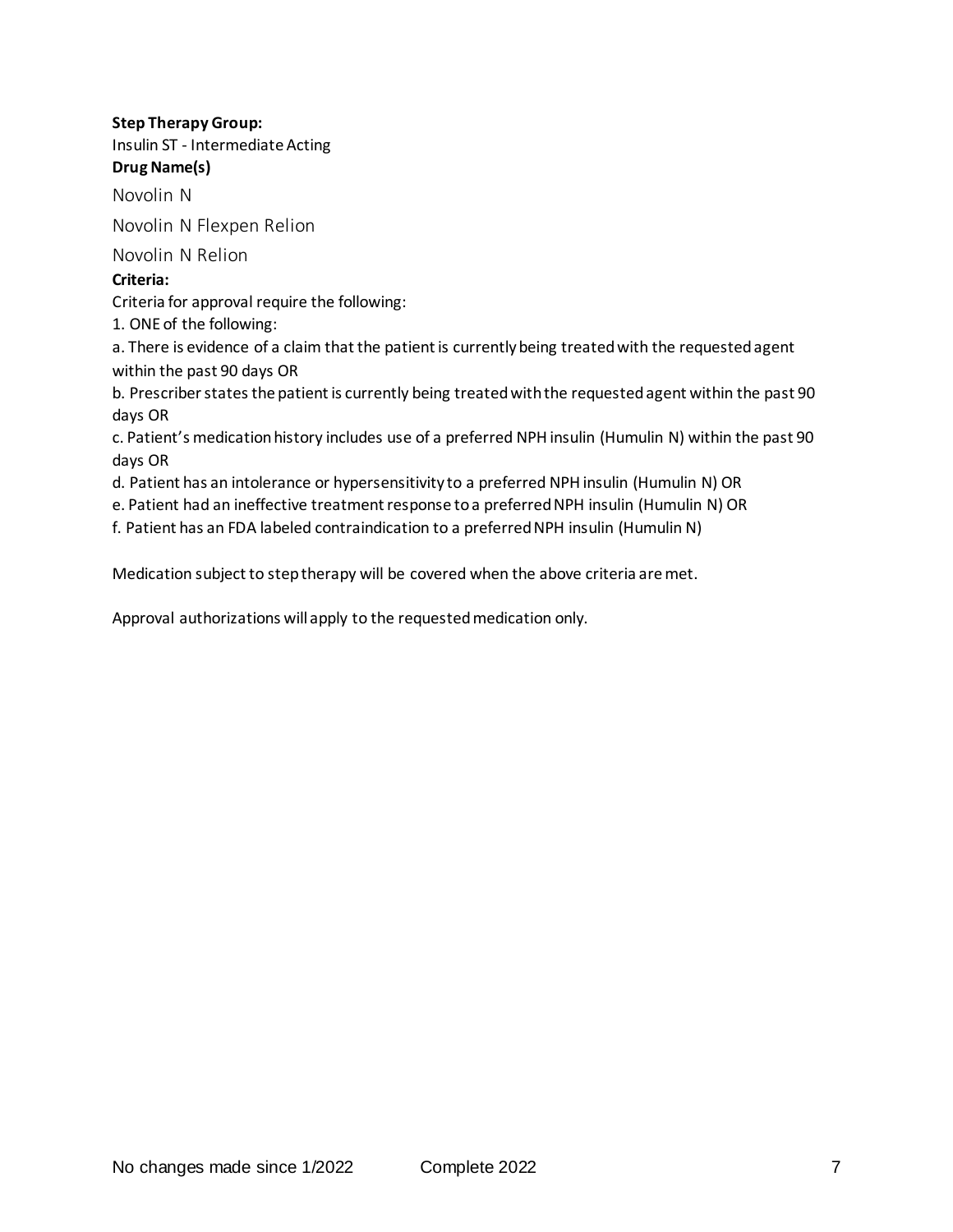#### **Step Therapy Group:**

Insulin ST - Rapid Acting

**Drug Name(s)**

Admelog

Admelog Solostar

Apidra

Apidra Solostar

Fiasp

Fiasp Flextouch

Fiasp Penfill

Insulin Aspart

Insulin Aspart Flexpen

Insulin Aspart Penfill

Insulin Lispro

Insulin Lispro Junior Kwikpen

Insulin Lispro Kwikpen

Novolog

Novolog Flexpen

Novolog Penfill

#### **Criteria:**

Criteria for approval require the following:

1. ONE of the following:

a. There is evidence of a claim that the patient is currently being treated with the requested agent within the past 90 days OR

b. Prescriber states the patient is currently being treated with the requested agent within the past 90 days OR

c. Patient's medication history includes use of a preferred rapid insulin (Humalog or Lyumjev) within the past 90 days OR

d. Patient has an intolerance or hypersensitivity to a preferred rapid insulin (Humalog or Lyumjev) OR

e. Patient had an ineffective treatment response to a preferred rapid insulin (Humalog or Lyumjev) OR

f. Patient has an FDA labeled contraindication to a preferred rapid insulin (Humalog or Lyumjev)

Medication subject to step therapy will be covered when the above criteria are met.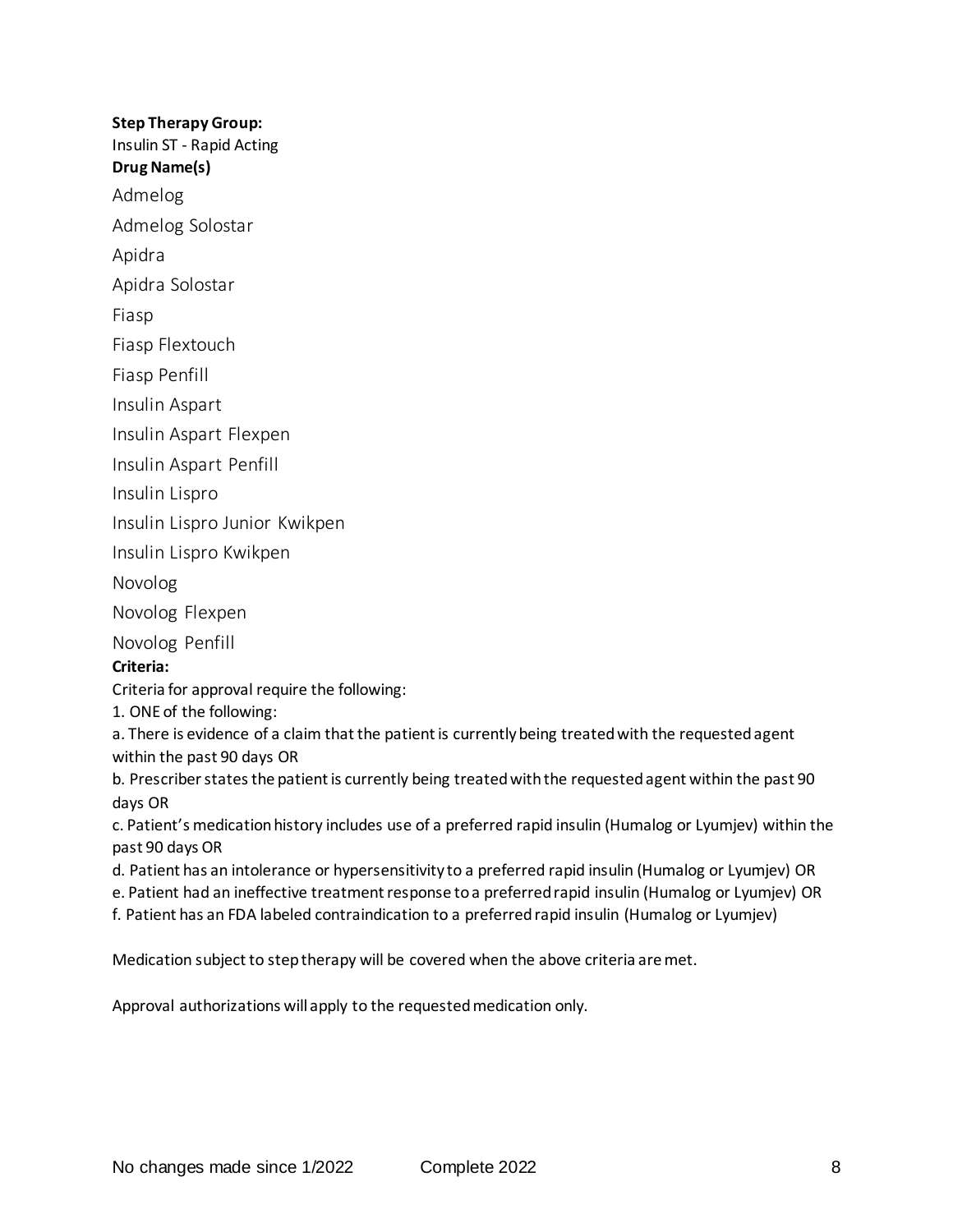## **Step Therapy Group:**

Insulin ST - Short Acting **Drug Name(s)**

Novolin R

Novolin R Flexpen

Novolin R Relion

#### **Criteria:**

Criteria for approval require the following:

1. ONE of the following:

a. There is evidence of a claim that the patient is currently being treated with the requested agent within the past 90 days OR

b. Prescriber states the patient is currently being treated with the requested agent within the past 90 days OR

c. Patient's medication history includes use of a preferred regular insulin (Humulin R) within the past 90 days OR

d. Patient has an intolerance or hypersensitivity to a preferred regular insulin (Humulin R) OR

e. Patient had an ineffective treatment response to a preferred regular insulin (Humulin R)

OR

f. Patient has an FDA labeled contraindication to a preferred regular insulin (Humulin R)

Medication subject to step therapy will be covered when the above criteria are met.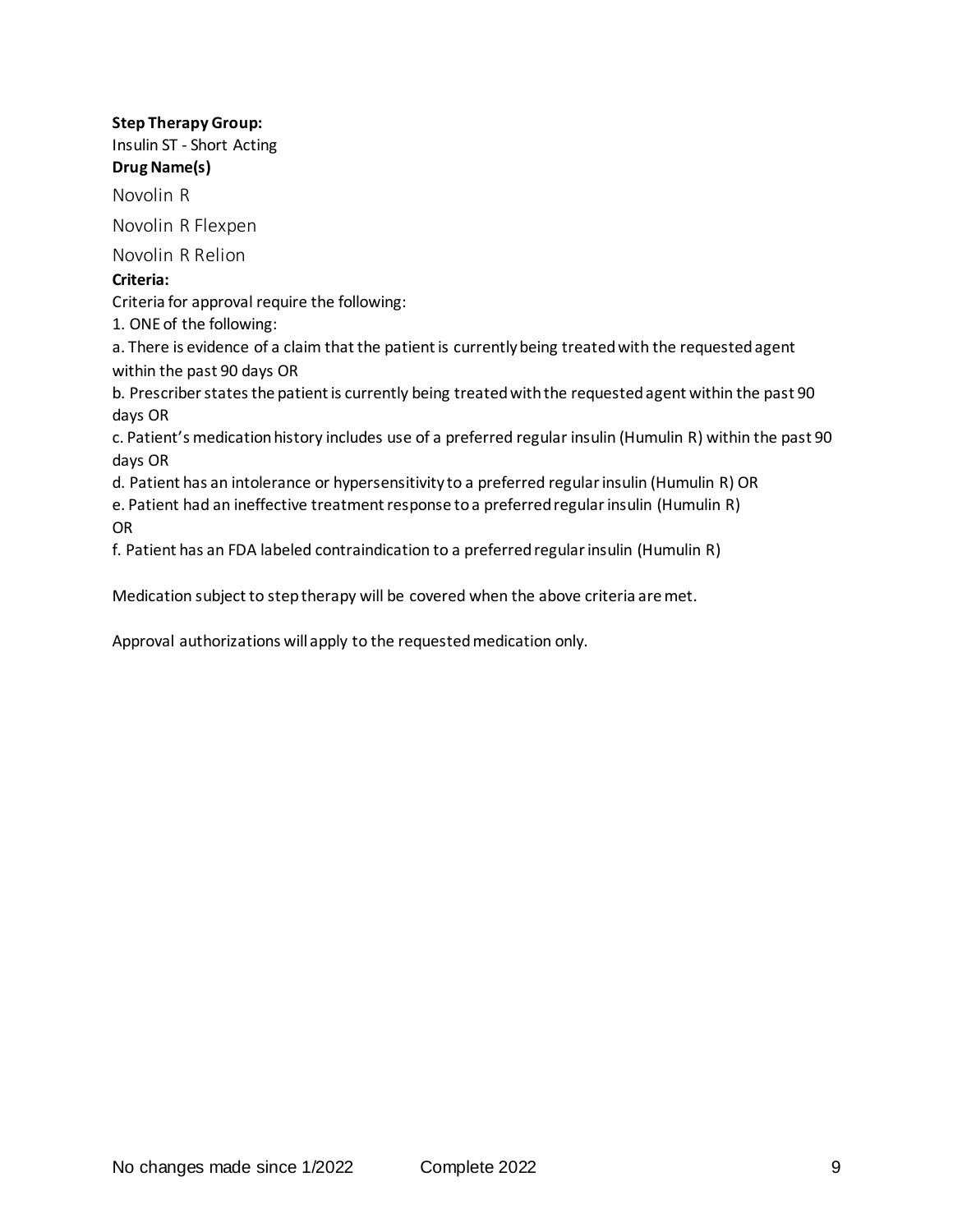#### **Step Therapy Group:** PPI ST – Aciphex **Drug Name(s)**

## Aciphex

#### **Criteria:**

Criteria for approval require ONE of the following:

- 1. Patient's medication history includes use of the generic equivalent agent within the past 999 days OR
- 2. Patient has an intolerance or hypersensitivity to the generic equivalent agent OR
- 3. Patient has had an ineffective treatment response to the generic equivalent agent OR
- 4. Patient has an FDA labeled contraindication to the generic equivalent agent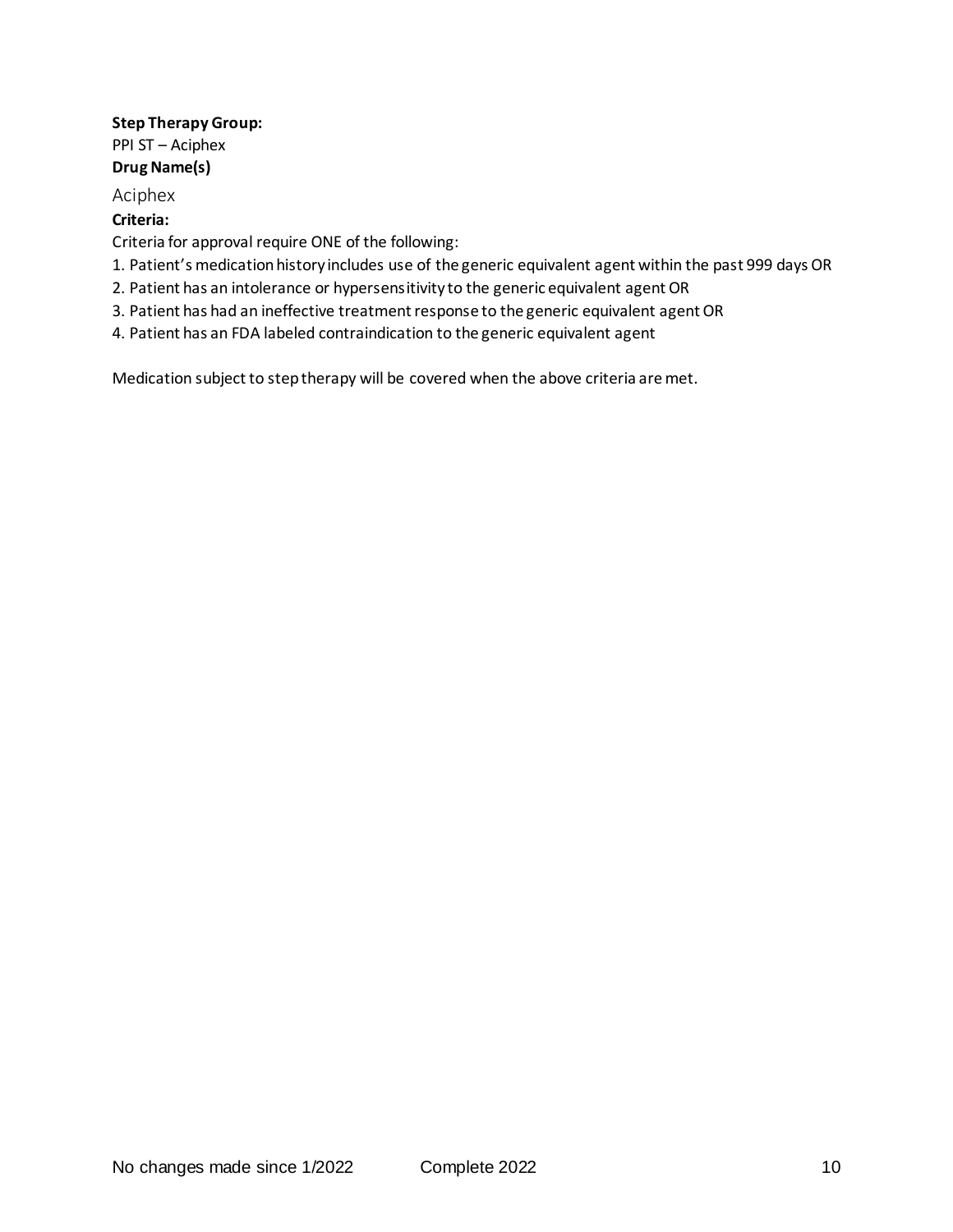#### **Step Therapy Group:** PPI ST – Nexium **Drug Name(s)**

#### Nexium

#### **Criteria:**

Criteria for approval require ONE of the following:

- 1. Patient's medication history includes use of the generic equivalent agent within the past 999 days OR
- 2. Patient has an intolerance or hypersensitivity to the generic equivalent agent OR
- 3. Patient has had an ineffective treatment response to the generic equivalent agent OR
- 4. Patient has an FDA labeled contraindication to the generic equivalent agent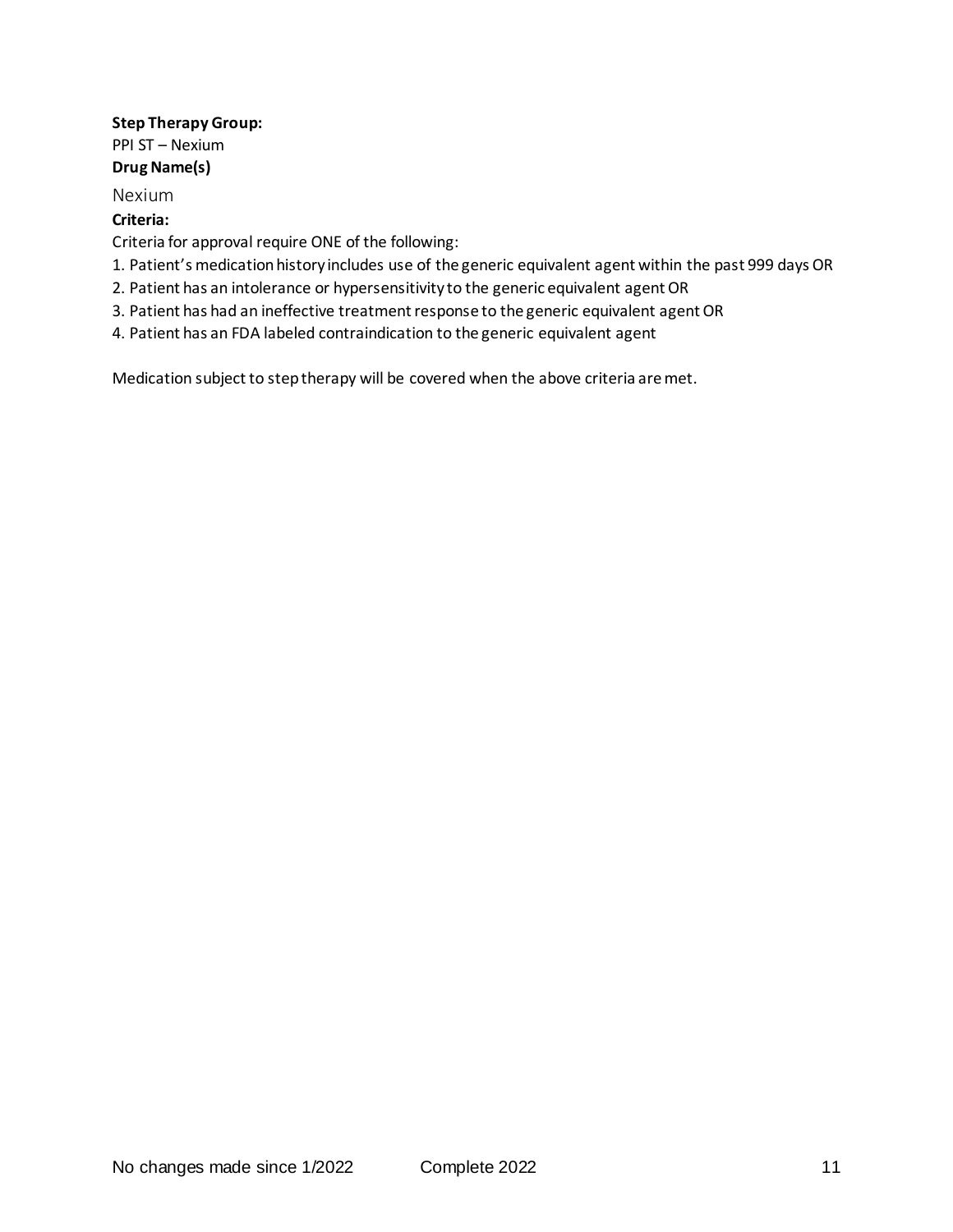#### **Step Therapy Group:** PPI ST – Prevacid **Drug Name(s)**

Prevacid

Prevacid Solutab

## **Criteria:**

Criteria for approval require ONE of the following:

- 1. Patient's medication history includes use of the generic equivalent agent within the past 999 days OR
- 2. Patient has an intolerance or hypersensitivity to the generic equivalent agent OR
- 3. Patient has had an ineffective treatment response to the generic equivalent agent OR
- 4. Patient has an FDA labeled contraindication to the generic equivalent agent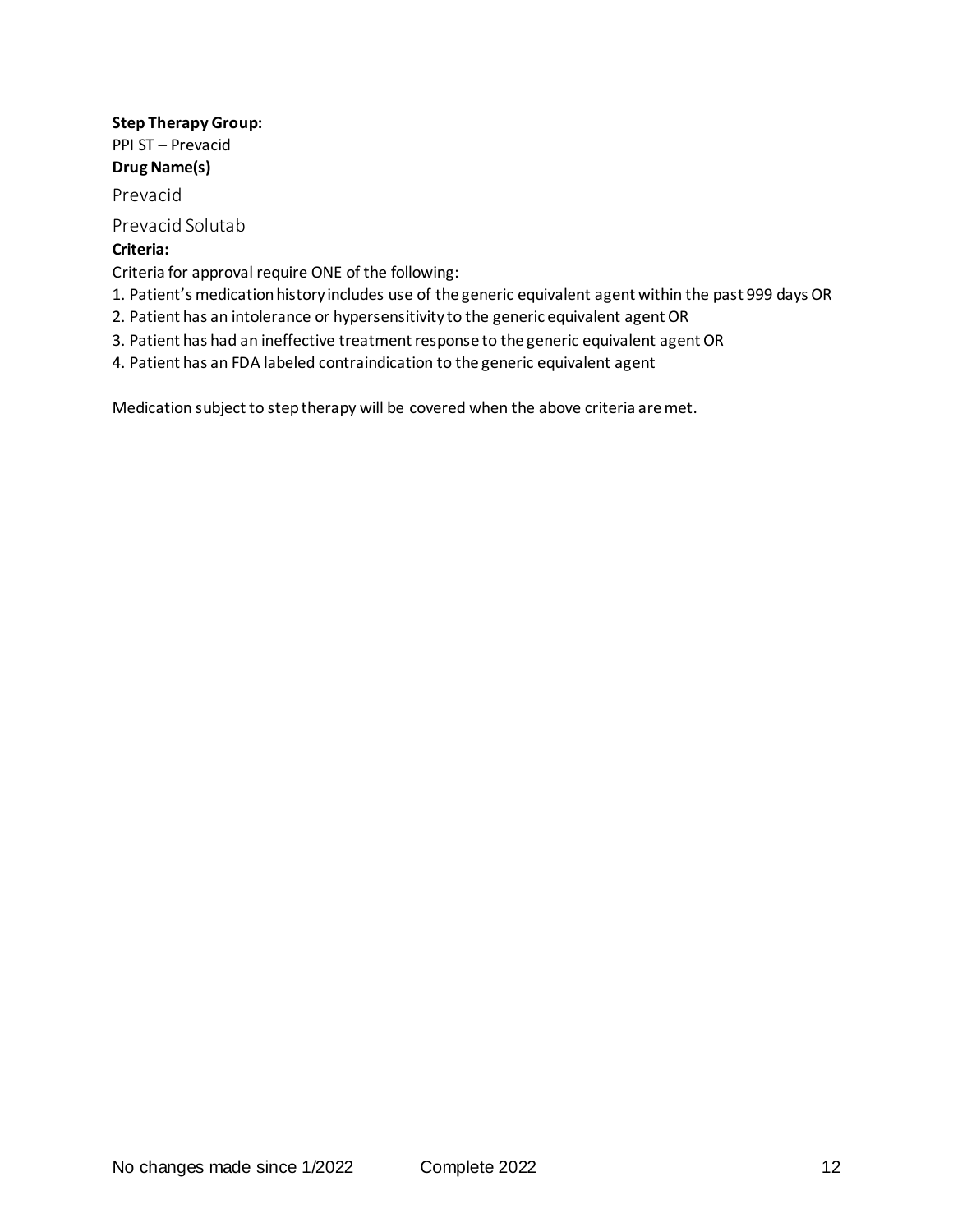#### **Step Therapy Group:** PPI ST – Protonix **Drug Name(s)**

#### Protonix

#### **Criteria:**

Criteria for approval require ONE of the following:

- 1. Patient's medication history includes use of the generic equivalent agent within the past 999 days OR
- 2. Patient has an intolerance or hypersensitivity to the generic equivalent agent OR
- 3. Patient has had an ineffective treatment response to the generic equivalent agent OR
- 4. Patient has an FDA labeled contraindication to the generic equivalent agent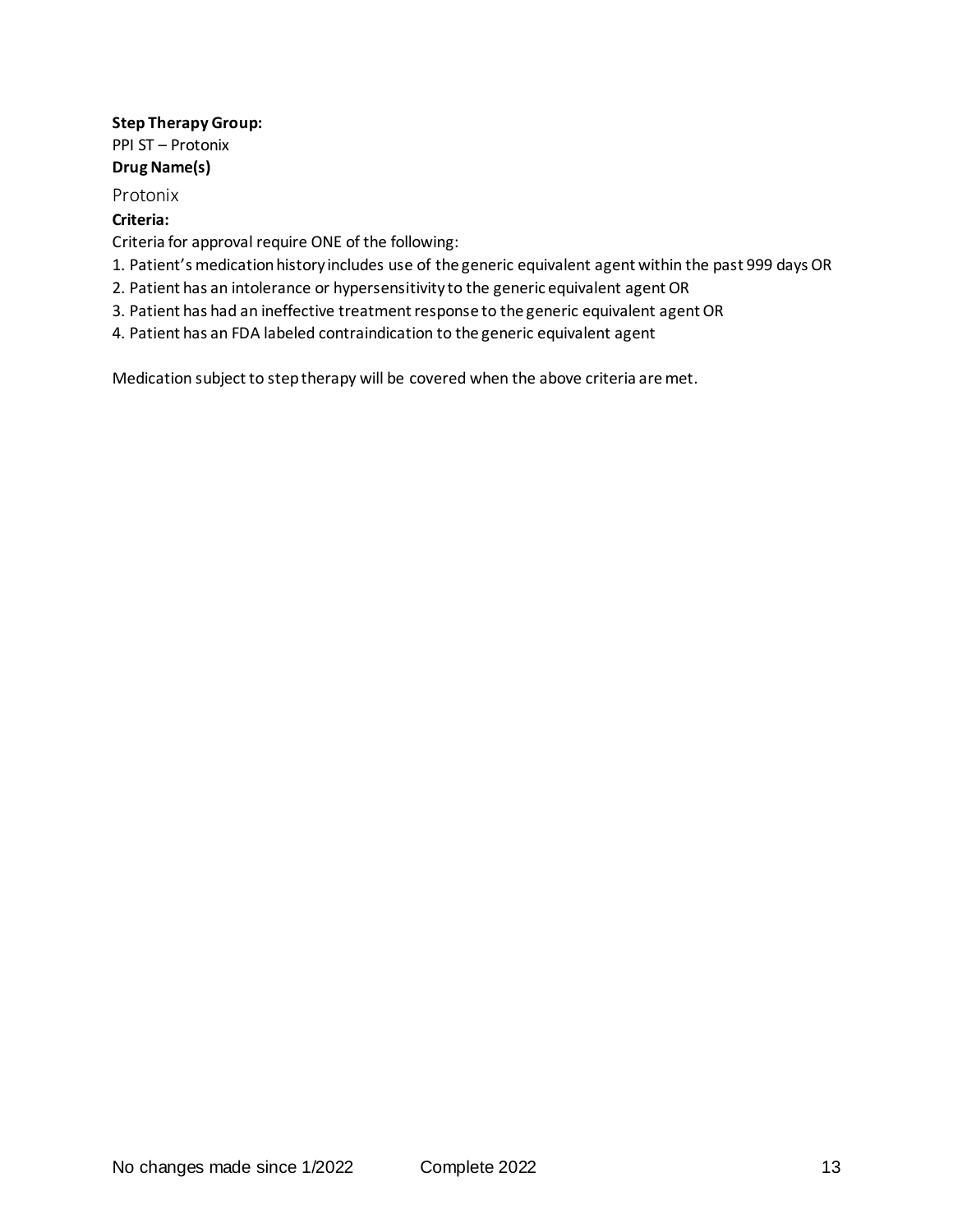#### **Step Therapy Group:** PPI ST – Zegerid **Drug Name(s)**

# Zegerid

## **Criteria:**

Criteria for approval require ONE of the following:

- 1. Patient's medication history includes use of the generic equivalent agent within the past 999 days OR
- 2. Patient has an intolerance or hypersensitivity to the generic equivalent agent OR
- 3. Patient has had an ineffective treatment response to the generic equivalent agent OR
- 4. Patient has an FDA labeled contraindication to the generic equivalent agent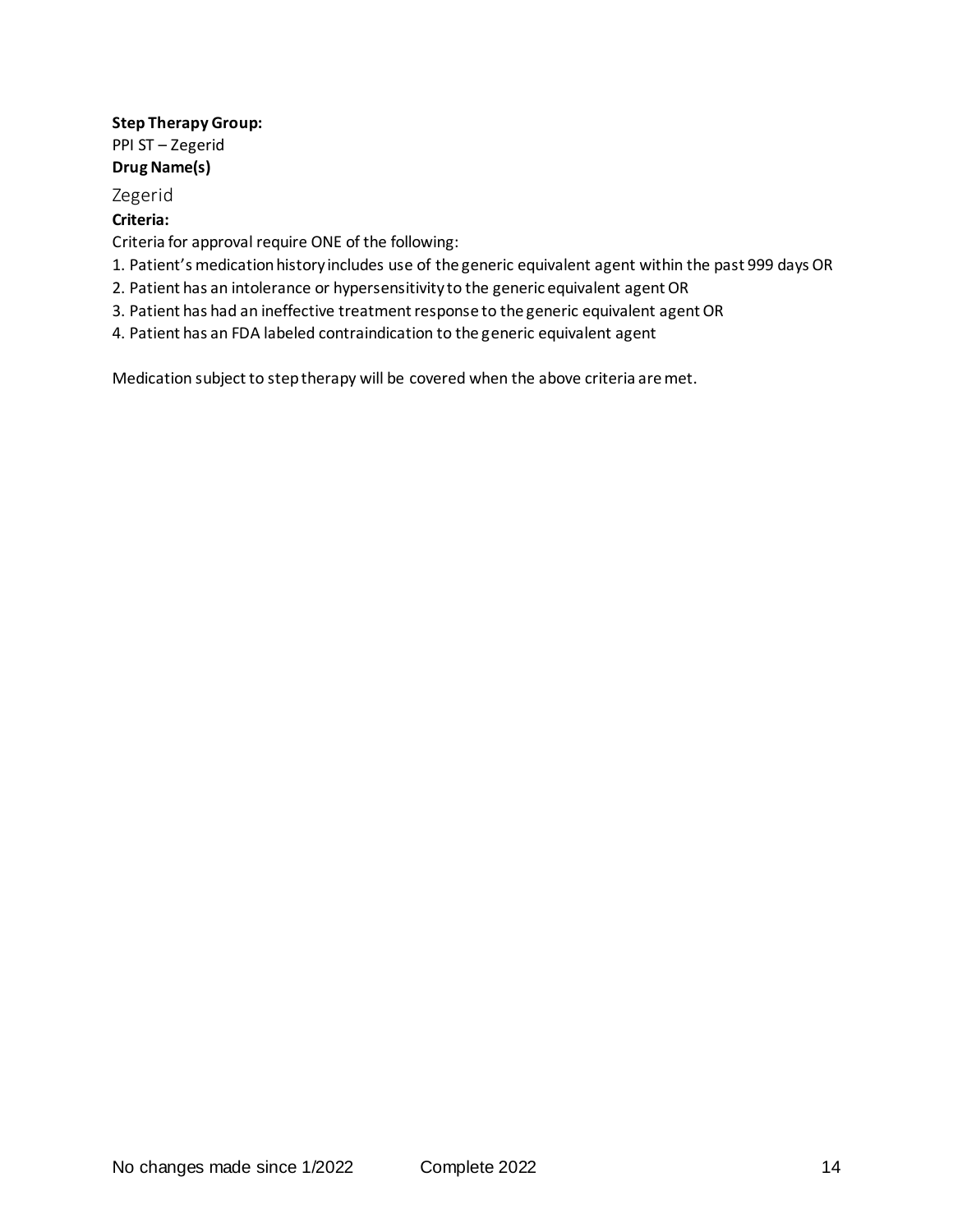## **Step Therapy Group:** Statins ST – Crestor **Drug Name(s)**

#### Crestor

#### **Criteria:**

Criteria for approval require ONE of the following:

- 1. Patient's medication history includes use of the generic equivalent agent within the past 999 days OR
- 2. Patient has an intolerance or hypersensitivity to the generic equivalent agent OR
- 3. Patient has had an ineffective treatment response to the generic equivalent agent OR
- 4. Patient has an FDA labeled contraindication to the generic equivalent agent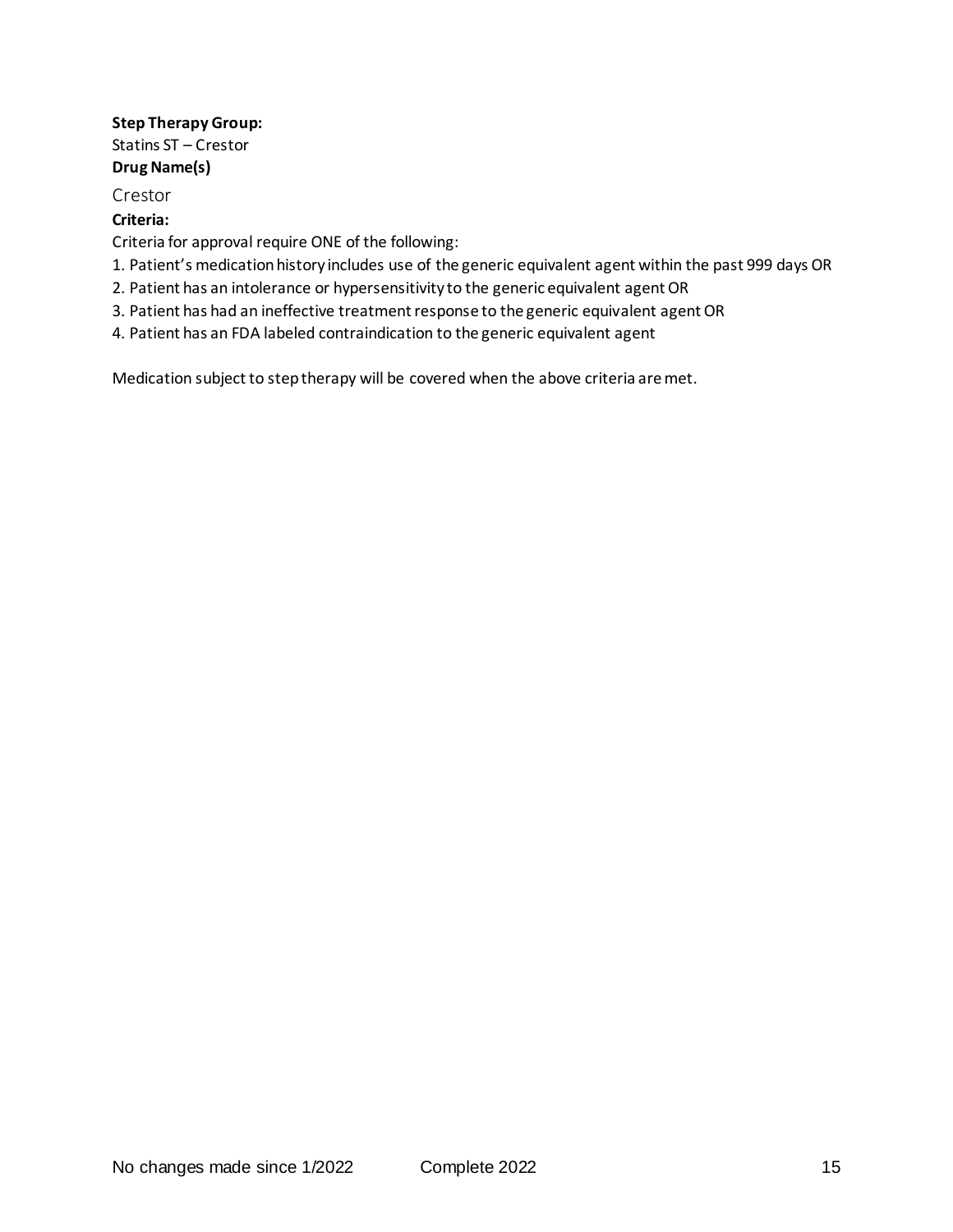## **Step Therapy Group:** Statins ST - Lescol XL **Drug Name(s)**

#### Lescol Xl

#### **Criteria:**

Criteria for approval require ONE of the following:

- 1. Patient's medication history includes use of the generic equivalent agent within the past 999 days OR
- 2. Patient has an intolerance or hypersensitivity to the generic equivalent agent OR
- 3. Patient has had an ineffective treatment response to the generic equivalent agent OR
- 4. Patient has an FDA labeled contraindication to the generic equivalent agent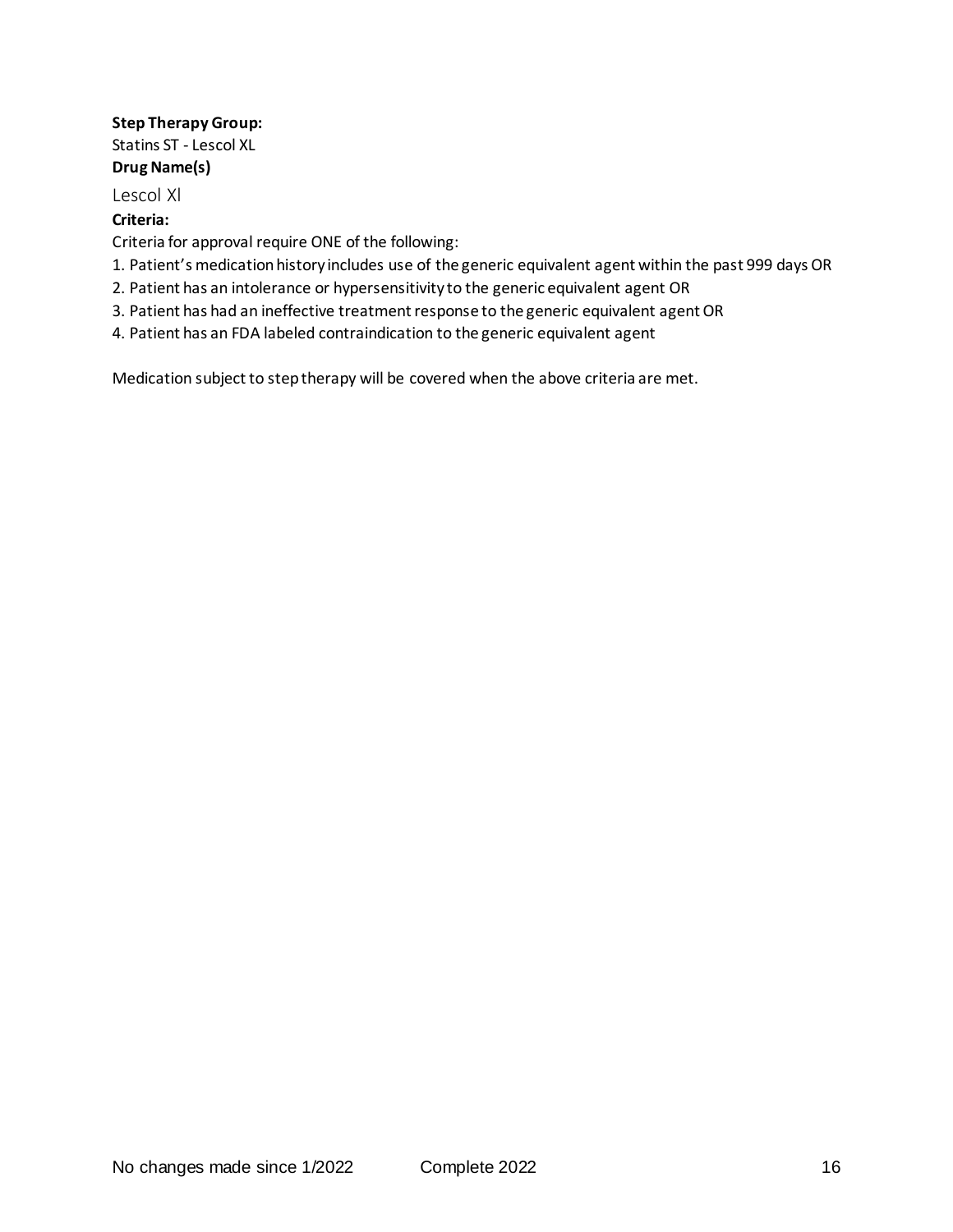## **Step Therapy Group:** Statins ST – Lipitor **Drug Name(s)**

Lipitor

#### **Criteria:**

Criteria for approval require ONE of the following:

- 1. Patient's medication history includes use of the generic equivalent agent within the past 999 days OR
- 2. Patient has an intolerance or hypersensitivity to the generic equivalent agent OR
- 3. Patient has had an ineffective treatment response to the generic equivalent agent OR
- 4. Patient has an FDA labeled contraindication to the generic equivalent agent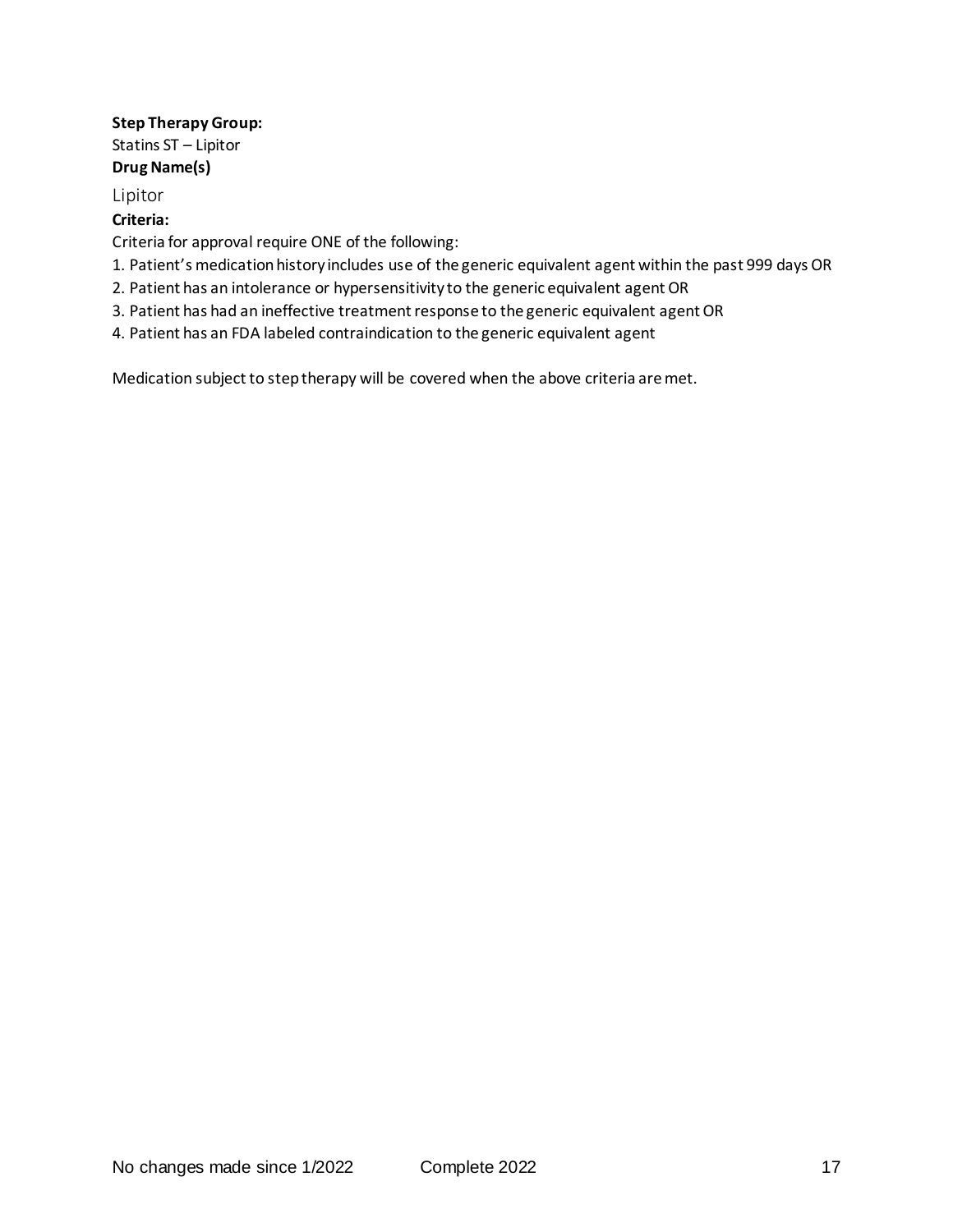## **Step Therapy Group:** Statins ST – Vytorin **Drug Name(s)**

#### Vytorin

#### **Criteria:**

Criteria for approval require ONE of the following:

- 1. Patient's medication history includes use of the generic equivalent agent within the past 999 days OR
- 2. Patient has an intolerance or hypersensitivity to the generic equivalent agent OR
- 3. Patient has had an ineffective treatment response to the generic equivalent agent OR
- 4. Patient has an FDA labeled contraindication to the generic equivalent agent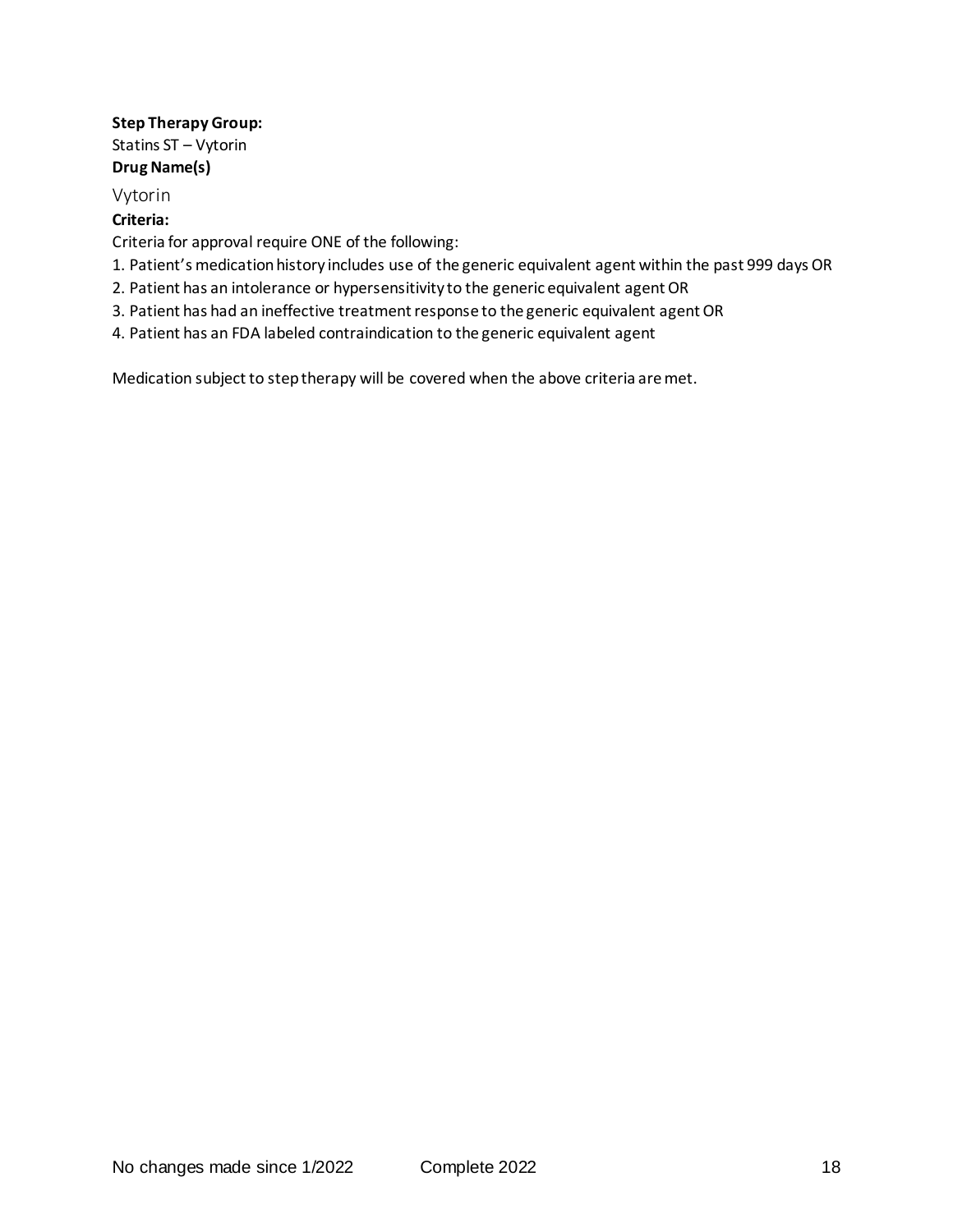#### **Step Therapy Group:** Statins ST – Zocor **Drug Name(s)**

Zocor

#### **Criteria:**

Criteria for approval require ONE of the following:

- 1. Patient's medication history includes use of the generic equivalent agent within the past 999 days OR
- 2. Patient has an intolerance or hypersensitivity to the generic equivalent agent OR
- 3. Patient has had an ineffective treatment response to the generic equivalent agent OR
- 4. Patient has an FDA labeled contraindication to the generic equivalent agent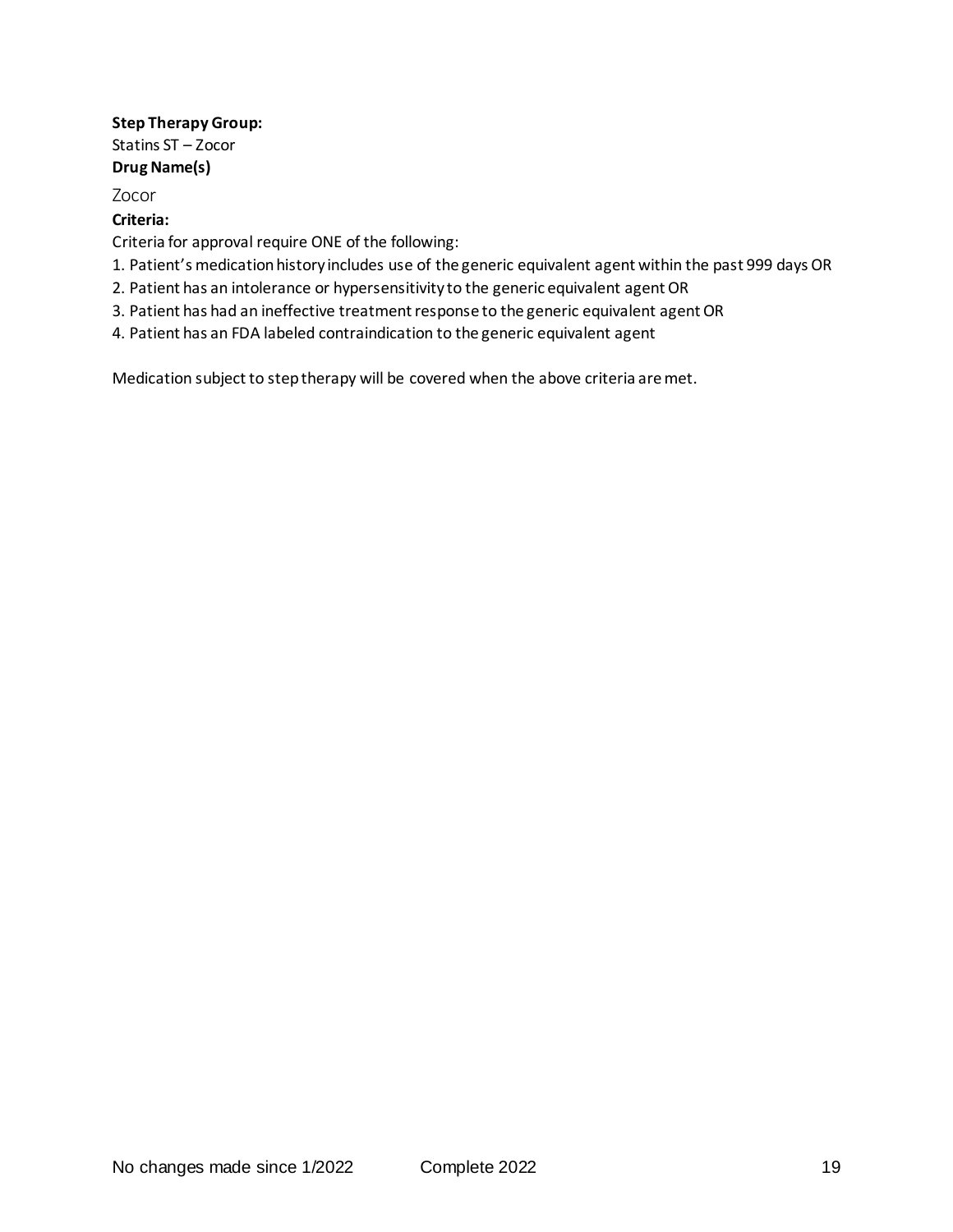## **Step Therapy Group:** Triptans ST – Amerge **Drug Name(s)**

#### Amerge

#### **Criteria:**

Criteria for approval require ONE of the following:

- 1. Patient's medication history includes use of the generic equivalent agent within the past 999 days OR
- 2. Patient has an intolerance or hypersensitivity to the generic equivalent agent OR
- 3. Patient has had an ineffective treatment response to the generic equivalent agent OR
- 4. Patient has an FDA labeled contraindication to the generic equivalent agent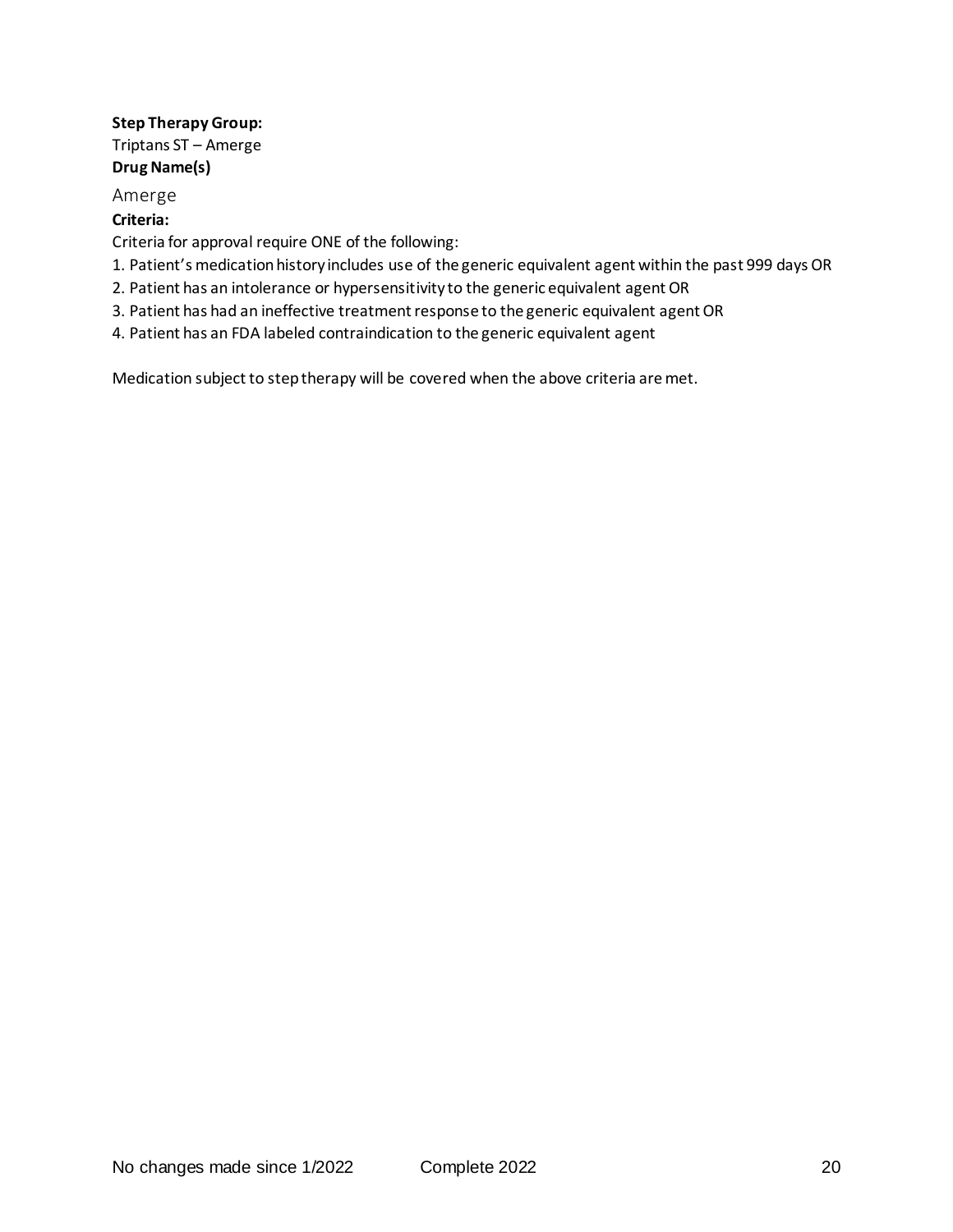## **Step Therapy Group:** Triptans ST – Frova **Drug Name(s)**

Frova

#### **Criteria:**

Criteria for approval require ONE of the following:

- 1. Patient's medication history includes use of the generic equivalent agent within the past 999 days OR
- 2. Patient has an intolerance or hypersensitivity to the generic equivalent agent OR
- 3. Patient has had an ineffective treatment response to the generic equivalent agent OR
- 4. Patient has an FDA labeled contraindication to the generic equivalent agent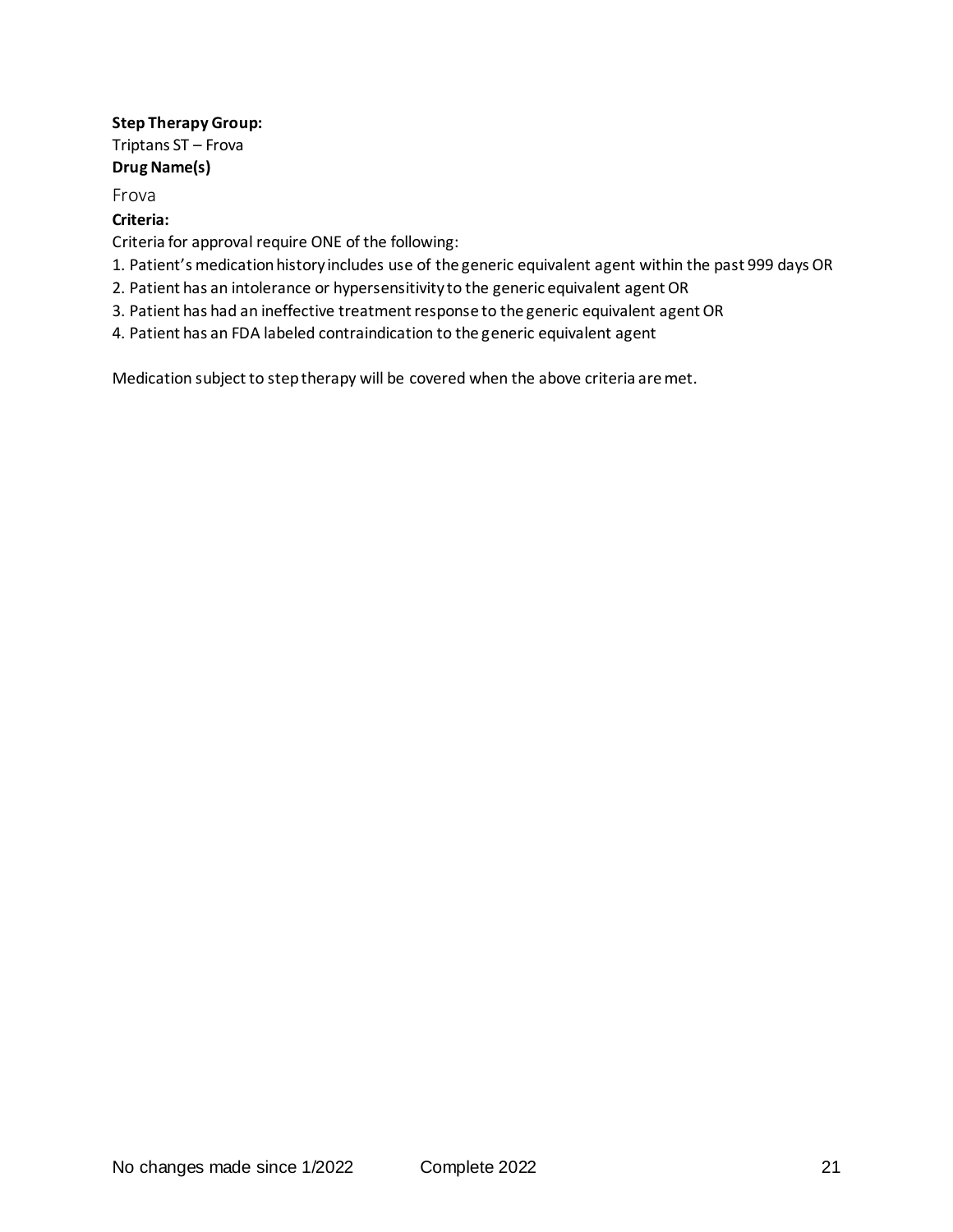# **Step Therapy Group:** Triptans ST - Imitrex injectable **Drug Name(s)**

Imitrex Injectable

Imitrex Statdose System

## **Criteria:**

Criteria for approval require ONE of the following:

- 1. Patient's medication history includes use of the generic equivalent agent within the past 999 days OR
- 2. Patient has an intolerance or hypersensitivity to the generic equivalent agent OR
- 3. Patient has had an ineffective treatment response to the generic equivalent agent OR
- 4. Patient has an FDA labeled contraindication to the generic equivalent agent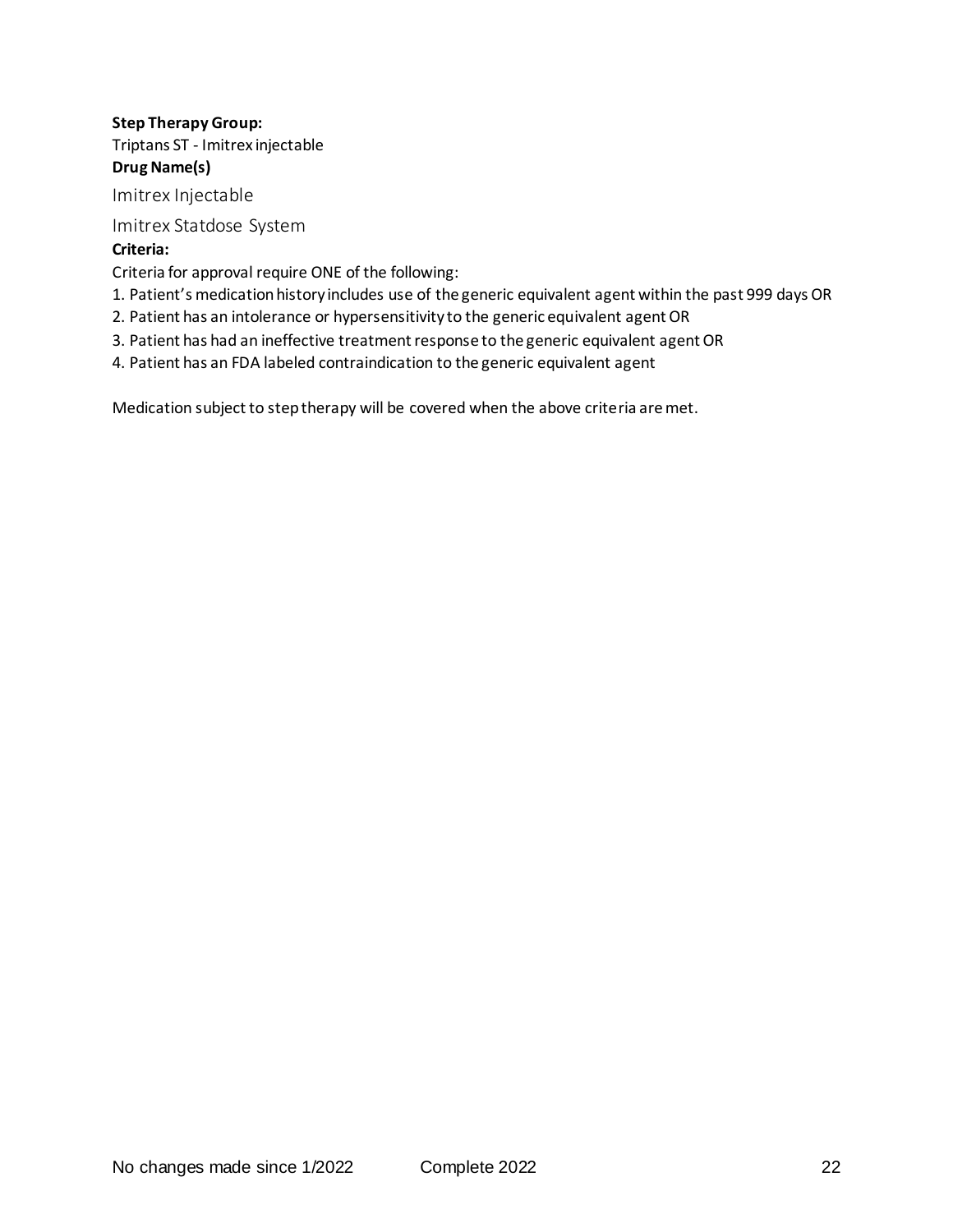# **Step Therapy Group:** Triptans ST - Imitrex nasal spray

#### **Drug Name(s)**

Imitrex Nasal Spray

## **Criteria:**

Criteria for approval require ONE of the following:

- 1. Patient's medication history includes use of the generic equivalent agent within the past 999 days OR
- 2. Patient has an intolerance or hypersensitivity to the generic equivalent agent OR
- 3. Patient has had an ineffective treatment response to the generic equivalent agent OR
- 4. Patient has an FDA labeled contraindication to the generic equivalent agent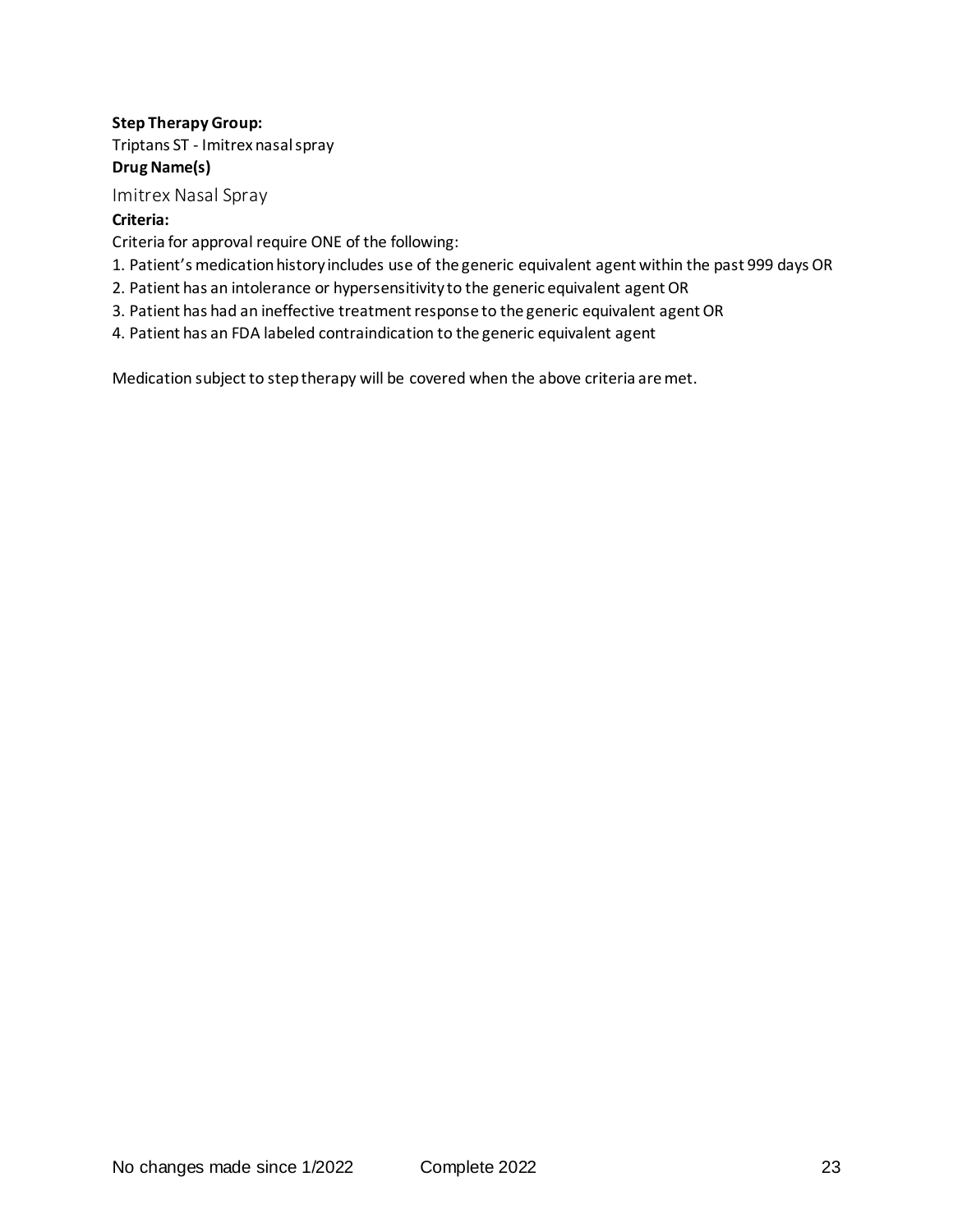#### **Step Therapy Group:** Triptans ST - Imitrex tablet

#### **Drug Name(s)**

Imitrex Tablet

## **Criteria:**

Criteria for approval require ONE of the following:

- 1. Patient's medication history includes use of the generic equivalent agent within the past 999 days OR
- 2. Patient has an intolerance or hypersensitivity to the generic equivalent agent OR
- 3. Patient has had an ineffective treatment response to the generic equivalent agent OR
- 4. Patient has an FDA labeled contraindication to the generic equivalent agent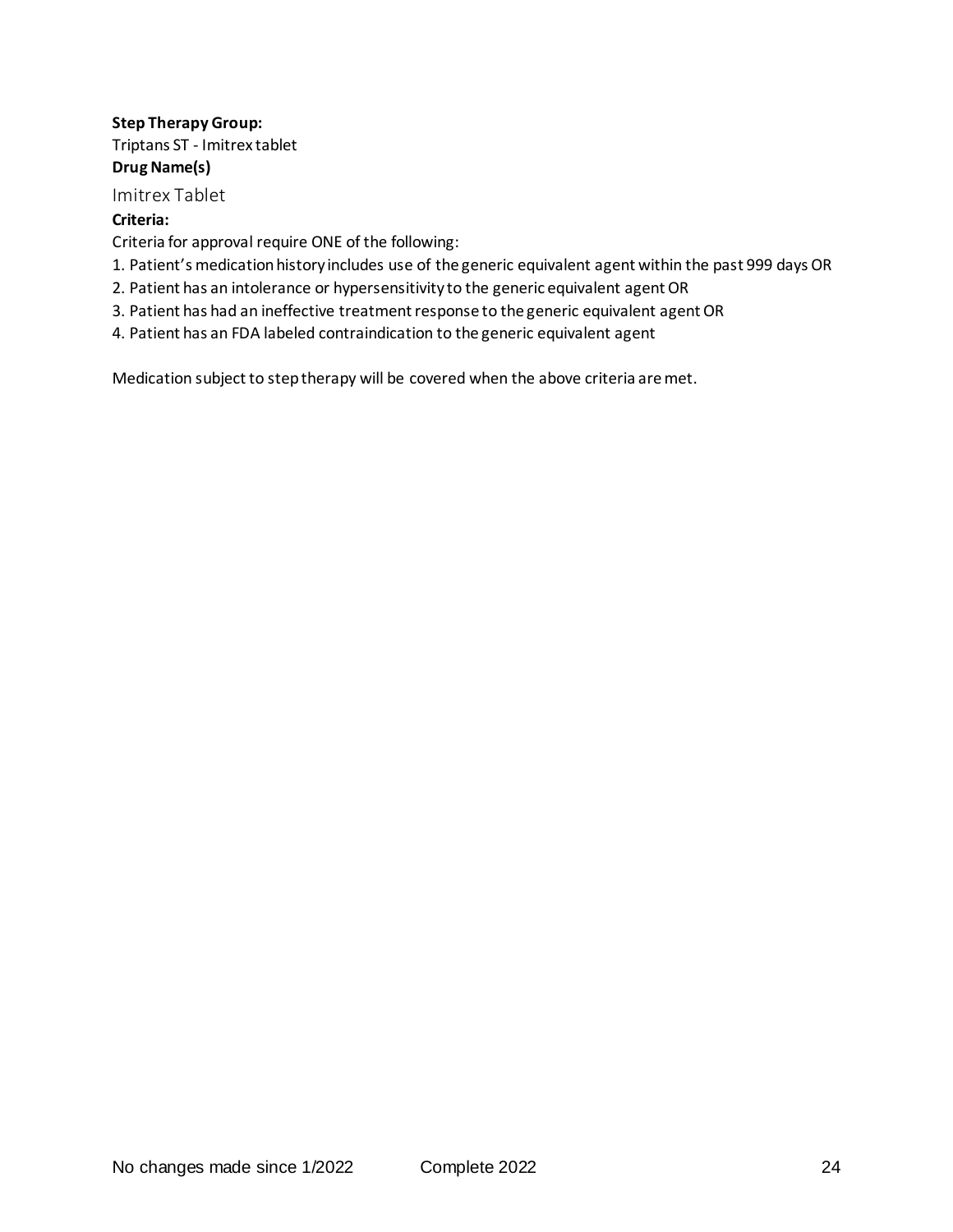## **Step Therapy Group:** Triptans ST – Maxalt **Drug Name(s)**

Maxalt

Maxalt-Mlt

## **Criteria:**

Criteria for approval require ONE of the following:

- 1. Patient's medication history includes use of the generic equivalent agent within the past 999 days OR
- 2. Patient has an intolerance or hypersensitivity to the generic equivalent agent OR
- 3. Patient has had an ineffective treatment response to the generic equivalent agent OR
- 4. Patient has an FDA labeled contraindication to the generic equivalent agent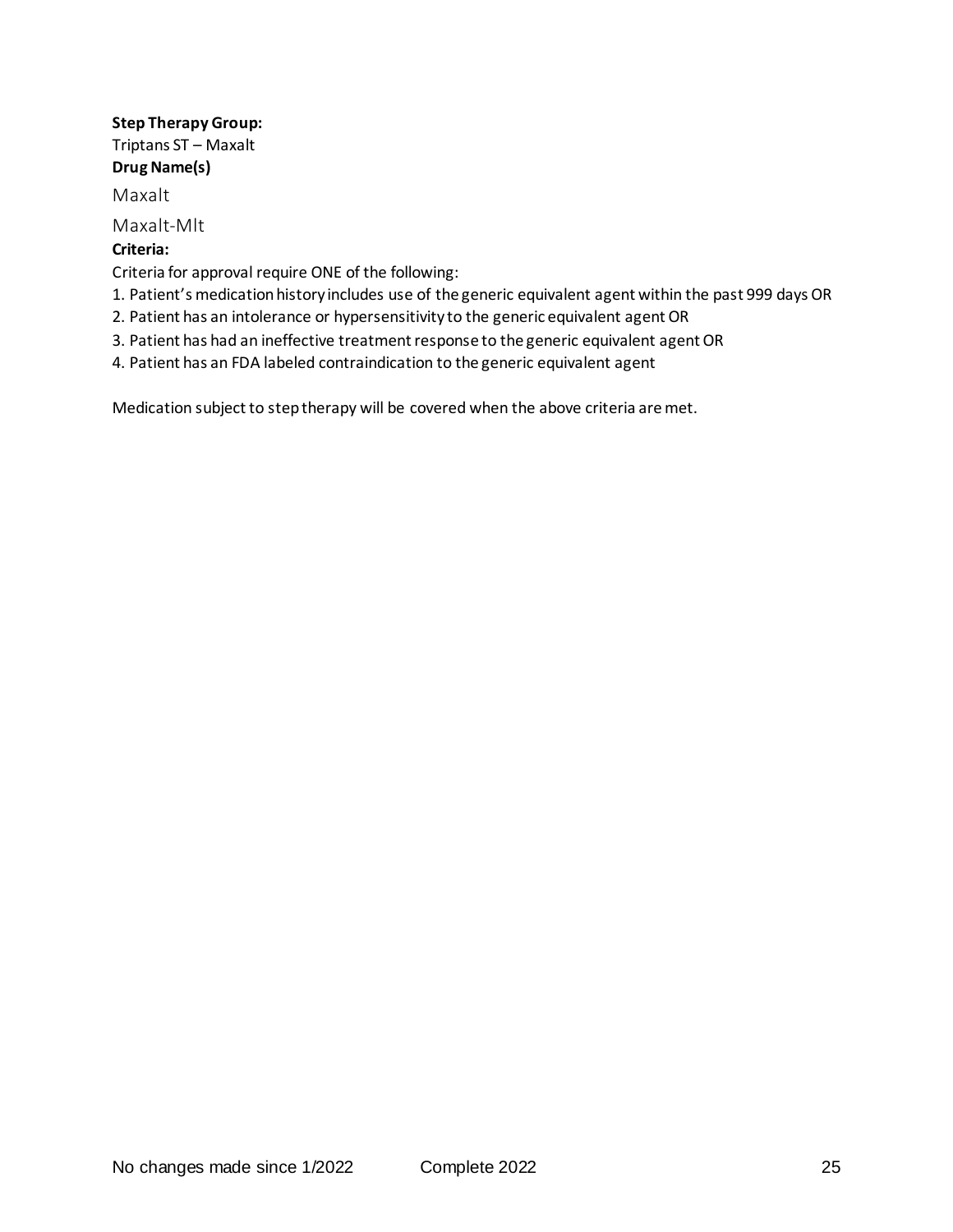#### **Step Therapy Group:** Triptans ST – Relpax **Drug Name(s)**

Relpax

#### **Criteria:**

Criteria for approval require ONE of the following:

- 1. Patient's medication history includes use of the generic equivalent agent within the past 999 days OR
- 2. Patient has an intolerance or hypersensitivity to the generic equivalent agent OR
- 3. Patient has had an ineffective treatment response to the generic equivalent agent OR
- 4. Patient has an FDA labeled contraindication to the generic equivalent agent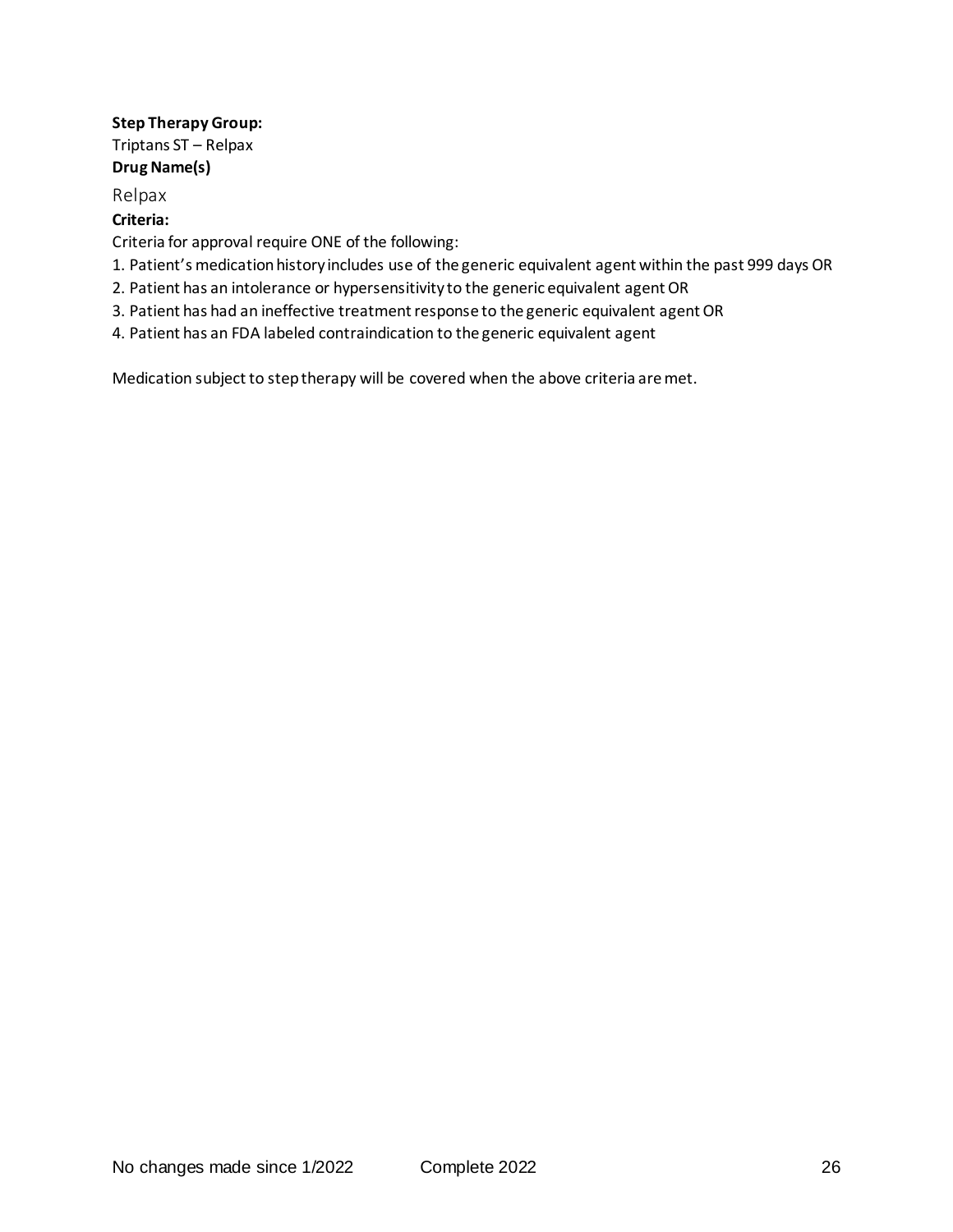# **Step Therapy Group:** Triptans ST – Treximet

# **Drug Name(s)**

Treximet

## **Criteria:**

Criteria for approval require ONE of the following:

- 1. Patient's medication history includes use of the generic equivalent agent within the past 999 days OR
- 2. Patient has an intolerance or hypersensitivity to the generic equivalent agent OR
- 3. Patient has had an ineffective treatment response to the generic equivalent agent OR
- 4. Patient has an FDA labeled contraindication to the generic equivalent agent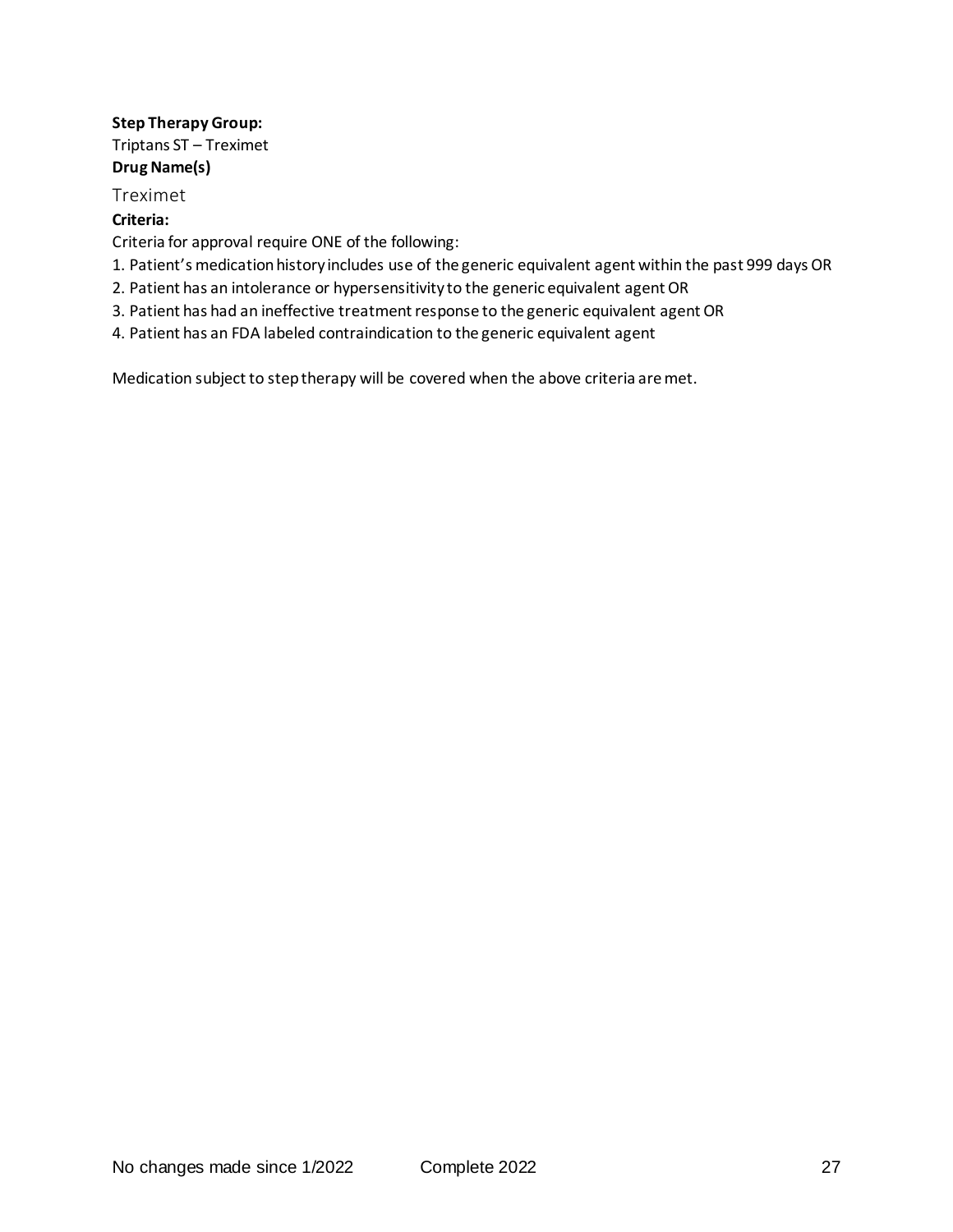## **Step Therapy Group:** Triptans ST – Zomig **Drug Name(s)**

Zomig

Zomig Mlt

## **Criteria:**

Criteria for approval require ONE of the following:

- 1. Patient's medication history includes use of the generic equivalent agent within the past 999 days OR
- 2. Patient has an intolerance or hypersensitivity to the generic equivalent agent OR
- 3. Patient has had an ineffective treatment response to the generic equivalent agent OR
- 4. Patient has an FDA labeled contraindication to the generic equivalent agent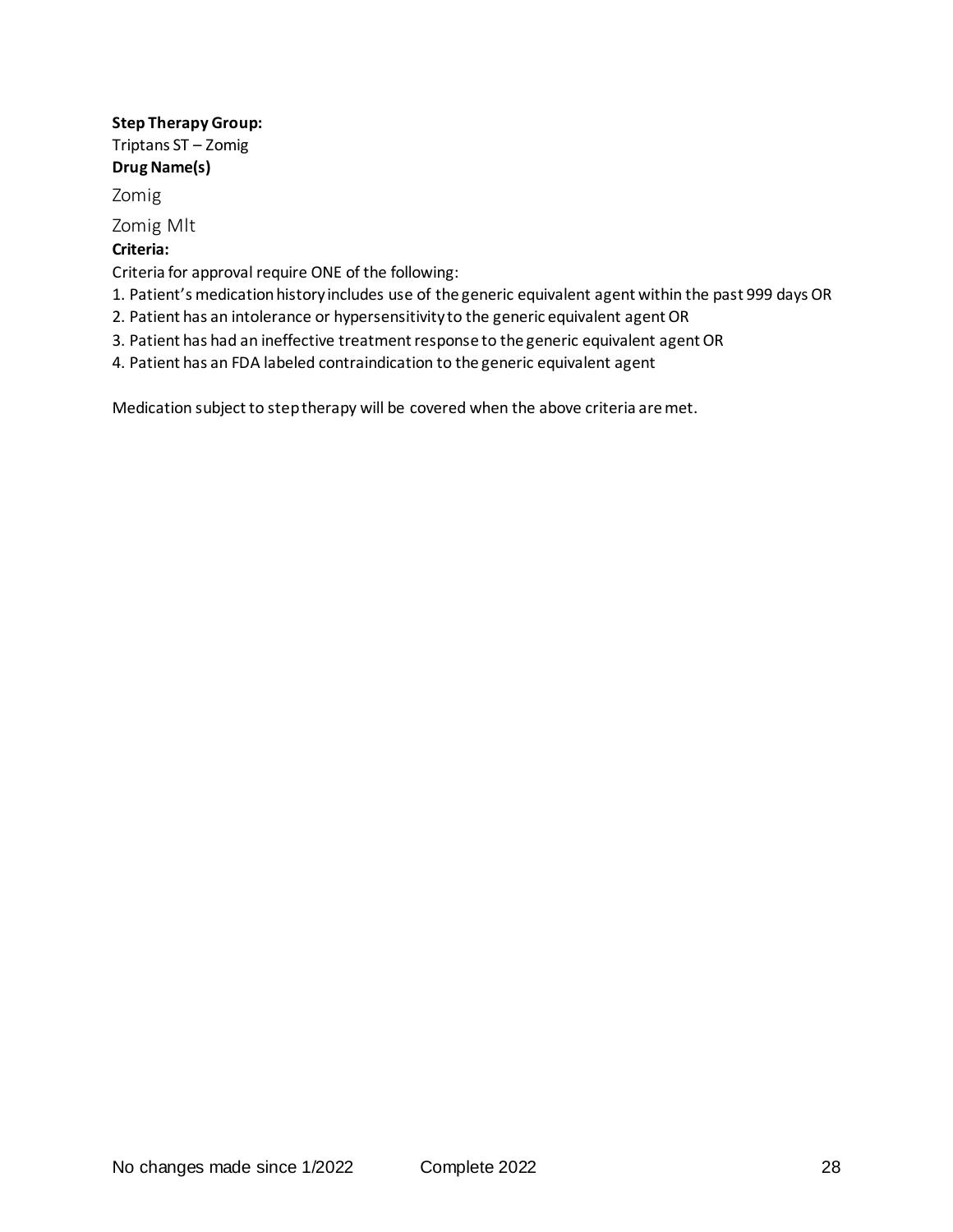# **Step Therapy Group:** Urinary Incontinence ST - Detrol/Detrol LA **Drug Name(s)**

Detrol

Detrol La

# **Criteria:**

Criteria for approval require ONE of the following:

- 1. Patient's medication history includes use of the generic equivalent agent within the past 999 days OR
- 2. Patient has an intolerance or hypersensitivity to the generic equivalent agent OR
- 3. Patient has had an ineffective treatment response to the generic equivalent agent OR
- 4. Patient has an FDA labeled contraindication to the generic equivalent agent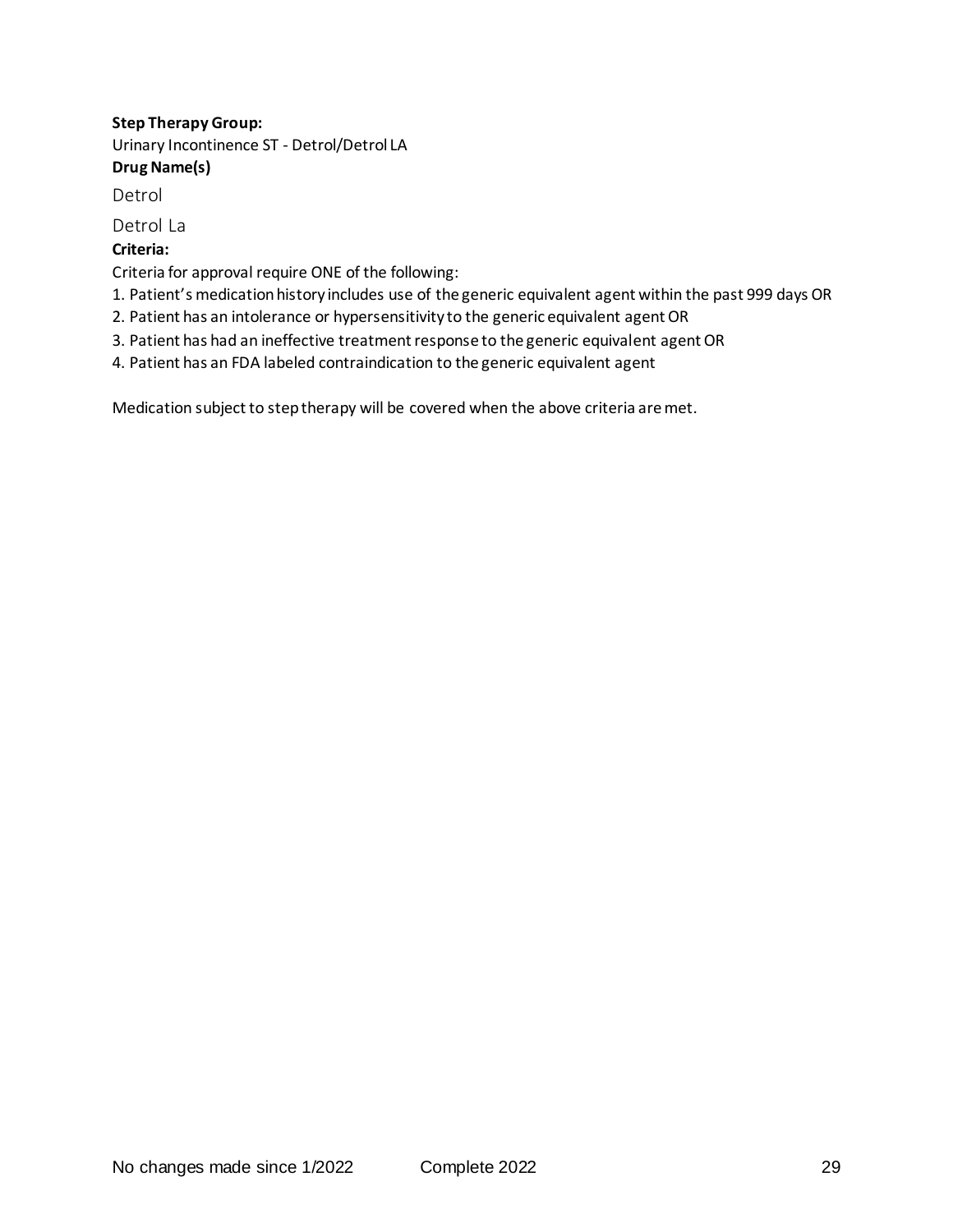## **Step Therapy Group:**

Urinary Incontinence ST - Ditropan XL **Drug Name(s)**

Ditropan Xl

#### **Criteria:**

Criteria for approval require ONE of the following:

- 1. Patient's medication history includes use of the generic equivalent agent within the past 999 days OR
- 2. Patient has an intolerance or hypersensitivity to the generic equivalent agent OR
- 3. Patient has had an ineffective treatment response to the generic equivalent agent OR
- 4. Patient has an FDA labeled contraindication to the generic equivalent agent